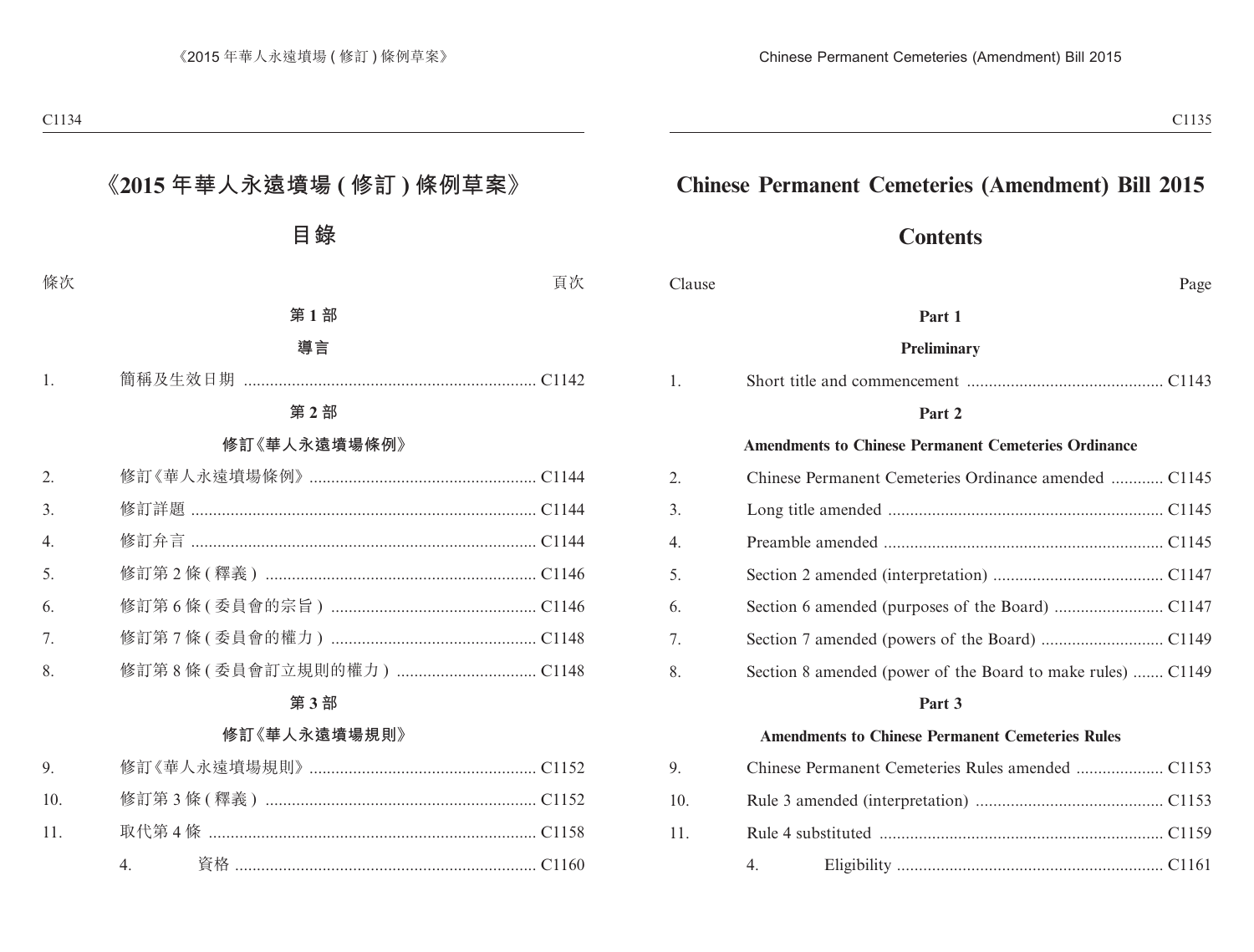## Chinese Permanent Cemeteries (Amendment) Bill 2015

C1137

| Clause |                                                                                               | Page |
|--------|-----------------------------------------------------------------------------------------------|------|
| 12.    | Rule 5 amended (consent of Board for burials, deposits                                        |      |
| 13.    | Rule 7 amended (allocation use and dimension of grave                                         |      |
| 14.    |                                                                                               |      |
|        | 7A.                                                                                           |      |
| 15.    |                                                                                               |      |
|        | 14.<br>Disinterment and removal of human remains<br>and ashes from exhumable lot on expiry of |      |
| 16.    |                                                                                               |      |
|        | Cremation of human remains removed from<br>14A.                                               |      |
| 17.    |                                                                                               |      |
| 18.    | Rule 16 repealed (several interments in one grave space)  C1171                               |      |
| 19.    | Rule 17 repealed (burial in urn of skeletal or cremated                                       |      |
| 20.    | Rule 18 amended (reversion of vacant ordinary or                                              |      |
| 21.    |                                                                                               |      |
|        | Dimension, allocation and use of urn lots  C1173<br>18A.                                      |      |
| 22.    |                                                                                               |      |
|        | Reversion of vacant urn lot after removal  C1175<br>19.                                       |      |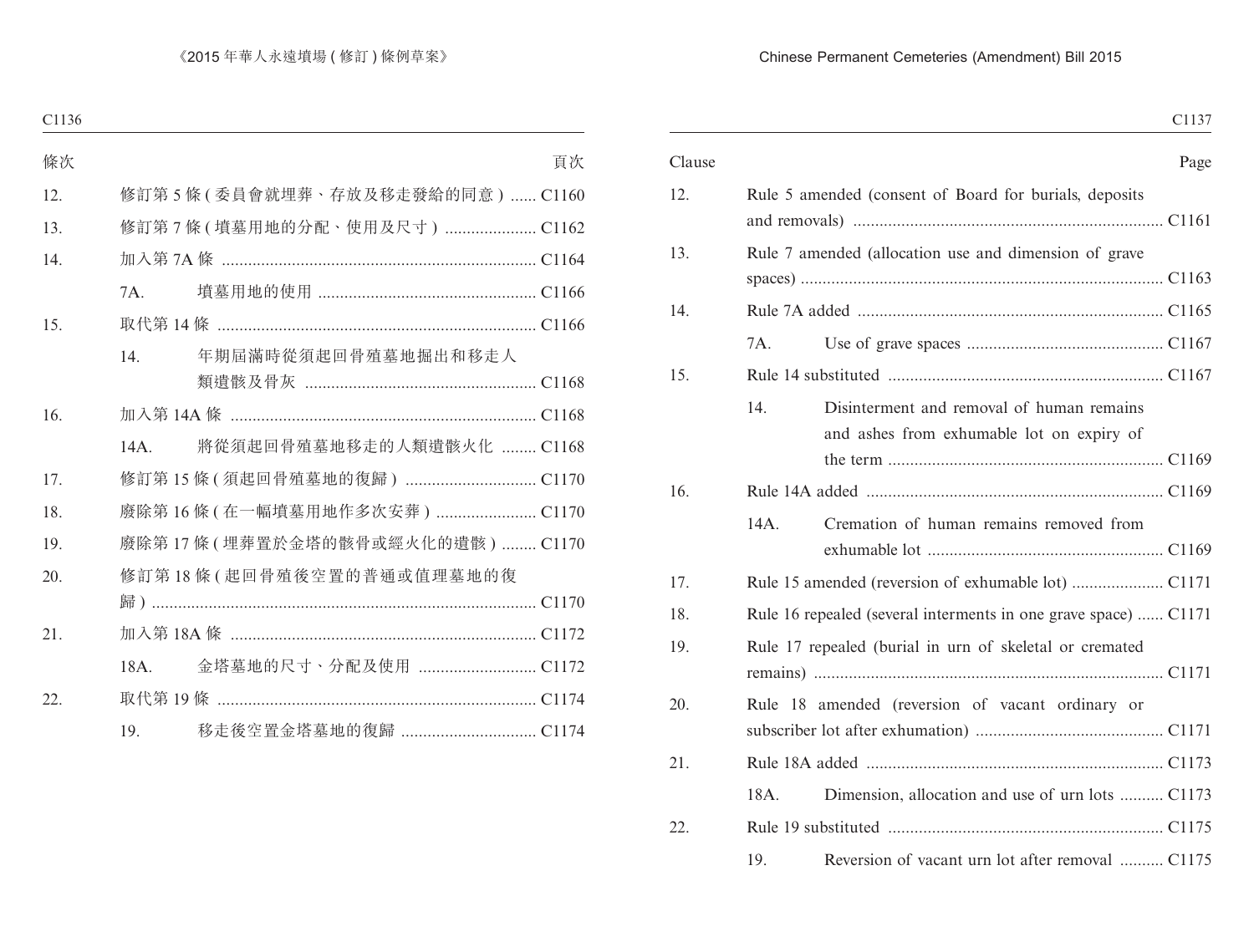## Chinese Permanent Cemeteries (Amendment) Bill 2015

|        | C1139                                                          |
|--------|----------------------------------------------------------------|
| Clause | Page                                                           |
| 23.    |                                                                |
| 20.    | Allocation and use of ossuary niches  C1175                    |
| 24.    |                                                                |
| 20A.   | Allocation and use of ordinary niches  C1179                   |
| 25.    |                                                                |
| 21.    | Reversion of vacant ossuary niche and                          |
| 26.    |                                                                |
| 21A.   |                                                                |
| 27.    | Rule 21B amended (reversion of family niches allocated)  C1181 |
| 28.    | Rule 22 amended (digging, paving, monuments and                |
| 29.    |                                                                |
| 23.    |                                                                |
| 30.    |                                                                |
| 23A.   | Power of Board to repair and recover                           |
| 31.    |                                                                |
| 28.    |                                                                |
| 32.    |                                                                |
| 33.    |                                                                |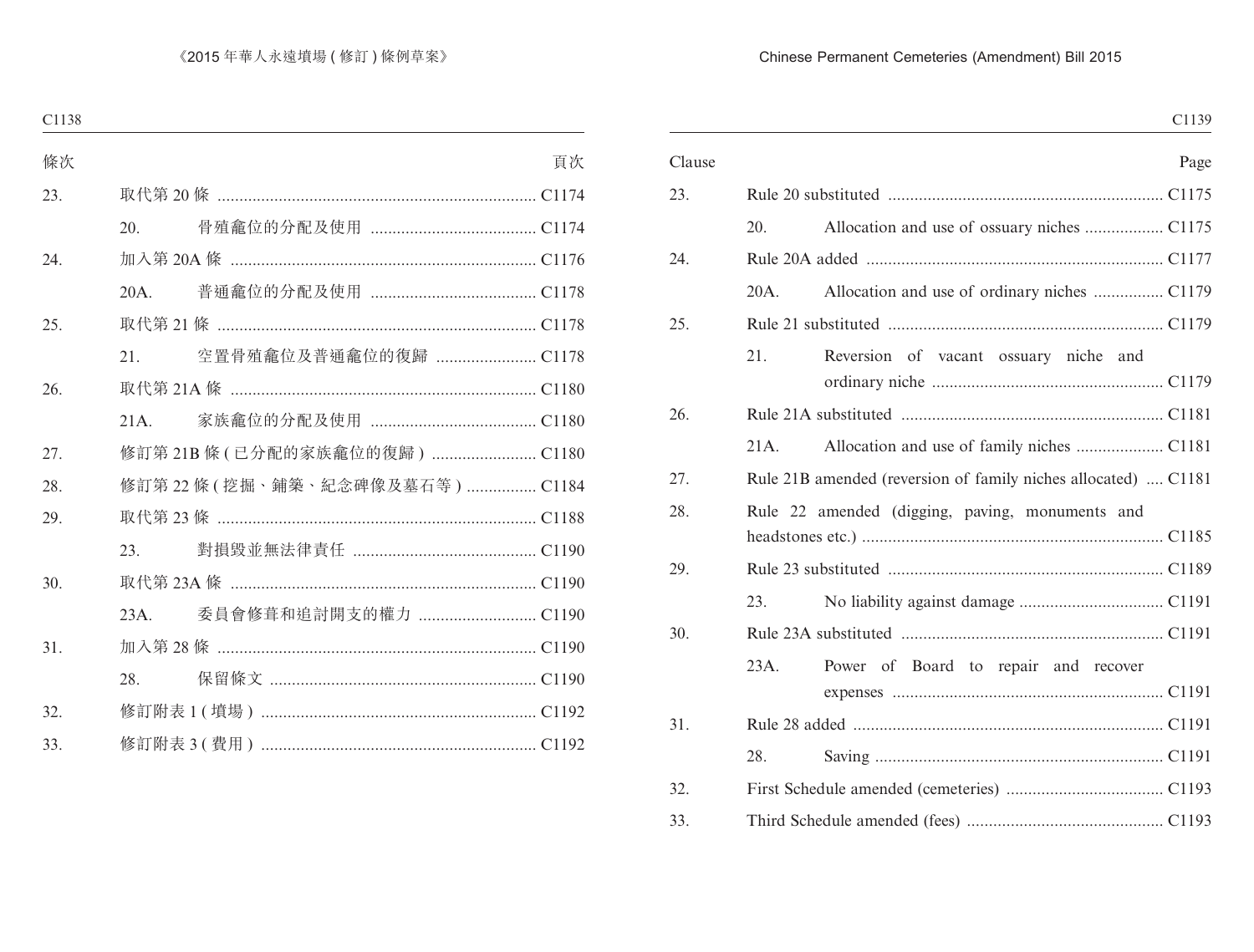|          | C <sub>1141</sub>                                    |
|----------|------------------------------------------------------|
| Clause   | Page                                                 |
|          | Part 4                                               |
|          | <b>Amendments Relating to Headings of Provisions</b> |
| 34.      |                                                      |
| Schedule | Amendments Relating to Headings of Provisions of     |

Chinese Permanent Cemeteries Rules .......................... C1201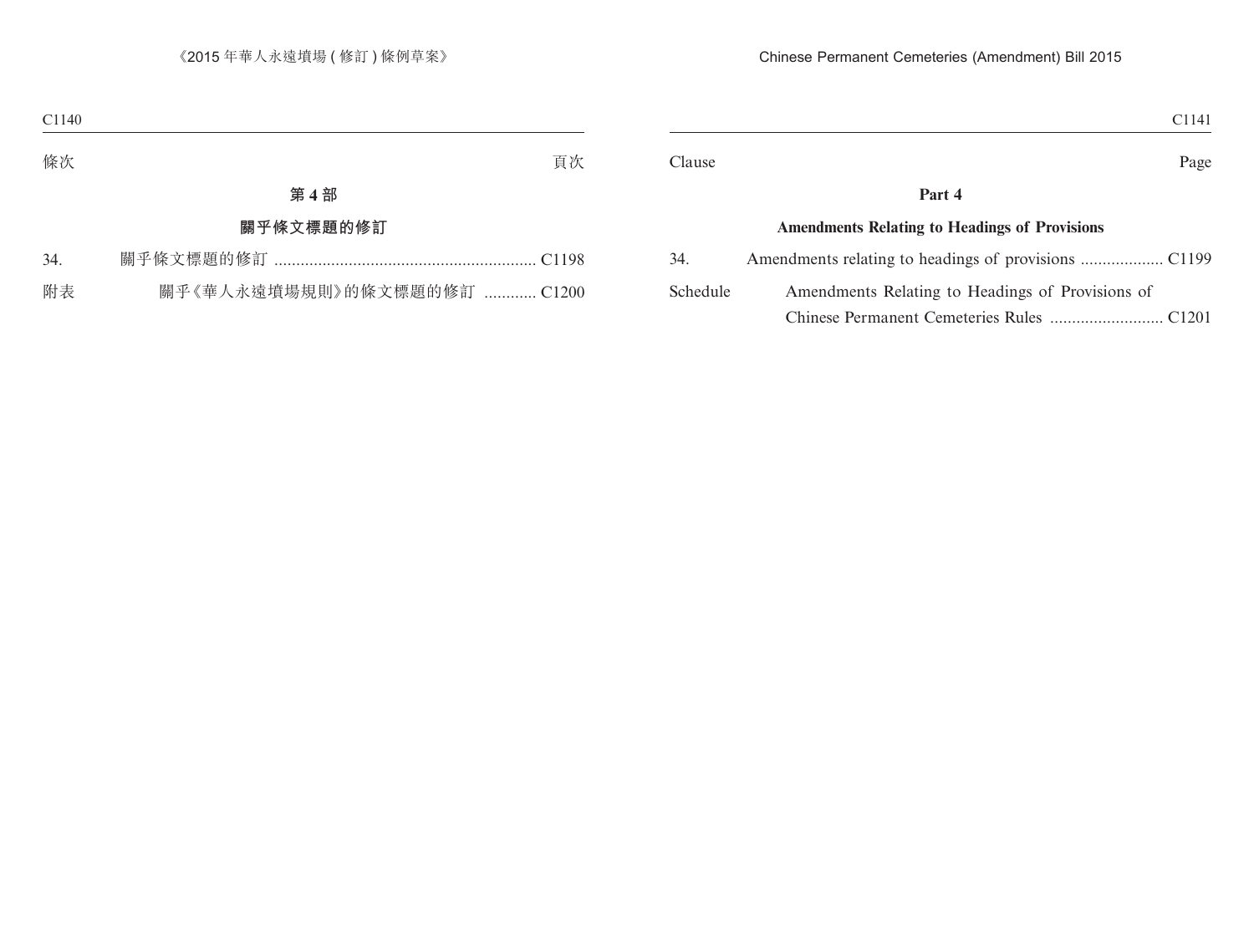# A BILL

# To

Amend the Chinese Permanent Cemeteries Ordinance and the Chinese Permanent Cemeteries Rules to broaden the scope of eligible deceased persons to be interred, buried or deposited in a cemetery specified in the First Schedule to the Rules; to allow the burials of human ashes in an exhumable lot; to provide for the power to cremate unclaimed human remains; to amend the purposes and powers of the Board of Management of the Chinese Permanent Cemeteries; to provide for related matters; and to make technical amendments.

Enacted by the Legislative Council.

# **Part 1**

# **Preliminary**

## **1. Short title and commencement**

- (1) This Ordinance may be cited as the Chinese Permanent Cemeteries (Amendment) Ordinance 2015.
- (2) This Ordinance comes into operation on a day to be appointed by the Secretary for Home Affairs by notice published in the Gazette.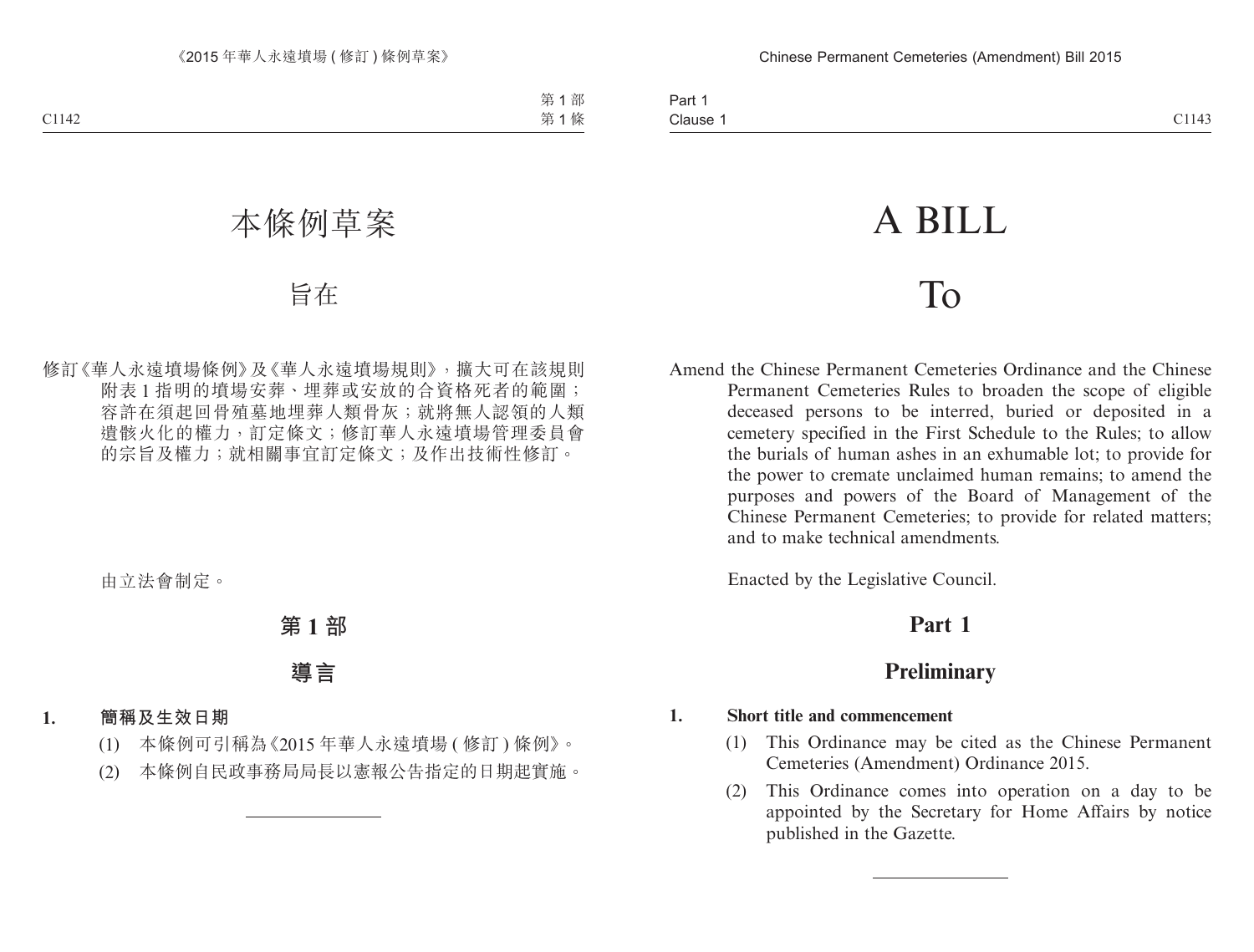# **Part 2**

## **Amendments to Chinese Permanent Cemeteries Ordinance**

## **2. Chinese Permanent Cemeteries Ordinance amended**

The Chinese Permanent Cemeteries Ordinance (Cap. 1112) is amended as set out in sections 3 to 8.

## **3. Long title amended**

The long title, after "Hong Kong"—

**Add**

"and their relatives,".

## **4. Preamble amended**

(1) Preamble, paragraph (f)—

## **Repeal the colon**

## **Substitute a semicolon.**

(2) Preamble, after paragraph (f)—

## **Add**

 $\mathcal{L}(g)$  subsequent to the events mentioned in paragraphs (a), (d) and (f), the pieces or parcels of land referred to in paragraphs (a) and (d) and other pieces or parcels of land were appropriated or granted to the Board established under section 3 (*Board*) for use as cemeteries;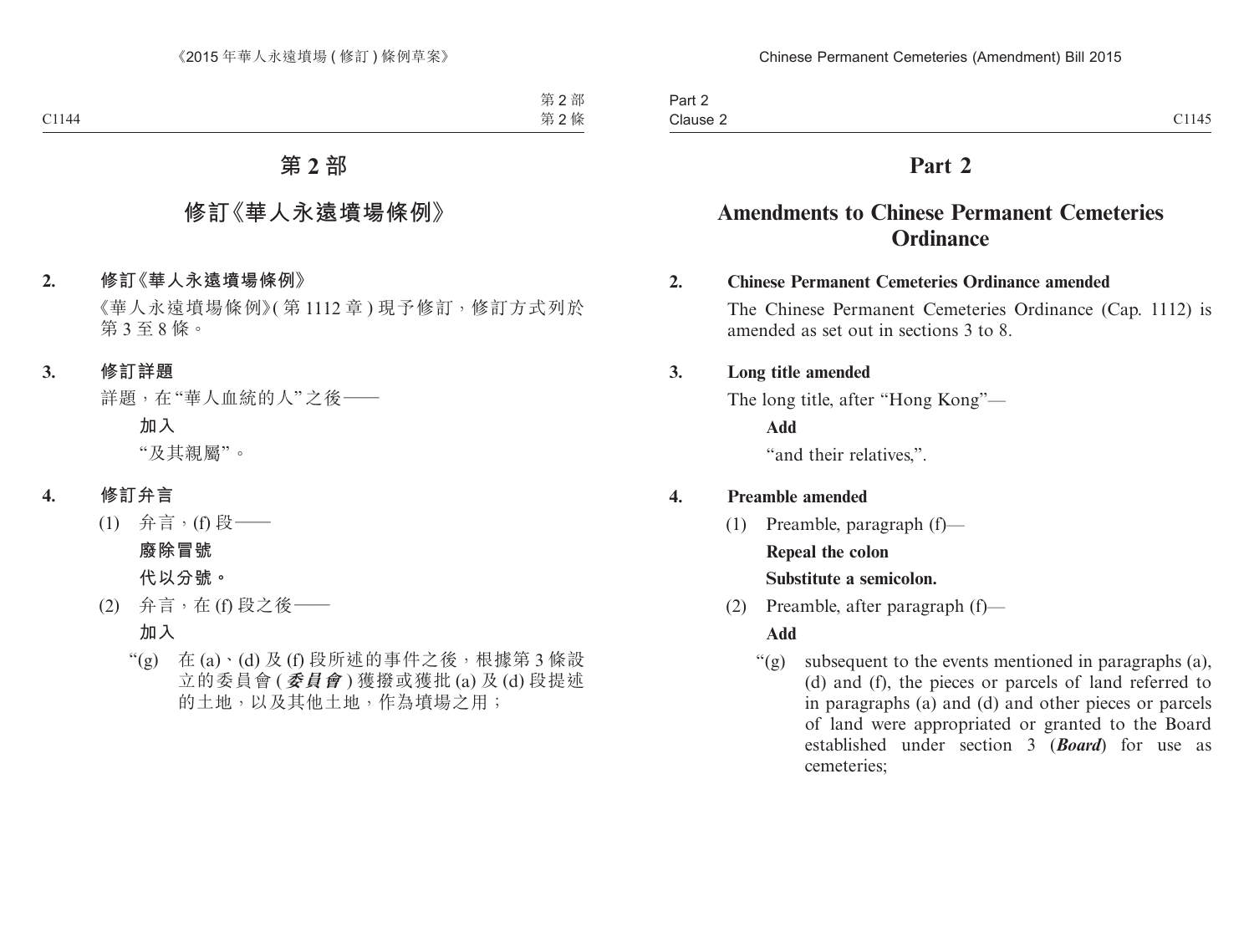Part 2 Clause 5 Clause  $5$  Clause  $\overline{5}$  Clause  $\overline{1147}$ 

> (h) after modifications to the documents effecting the appropriation or grant of all of the pieces or parcels of land appropriated or granted to the Board, all those pieces or parcels of land are now permitted to be used in accordance with this Ordinance and the rules made under it:".

## **5. Section 2 amended (interpretation)**

(1) Section 2, definition of *Chinese Permanent Cemetery*— **Repeal**

"or burial ground".

(2) Section 2, English text, definition of *permanently resident in Hong Kong*—

**Repeal the full stop**

**Substitute a semicolon.**

(3) Section 2—

#### **Add in alphabetical order**

"*relative* (親屬) has the meaning given by rule 3 of the Chinese Permanent Cemeteries Rules (Cap. 1112 sub. leg. A).".

## **6. Section 6 amended (purposes of the Board)**

Section 6-

## **Repeal**

everything after "Board"

## **Substitute**

"are to provide, maintain and administer cemeteries for persons of the Chinese race permanently resident in Hong Kong and their relatives.".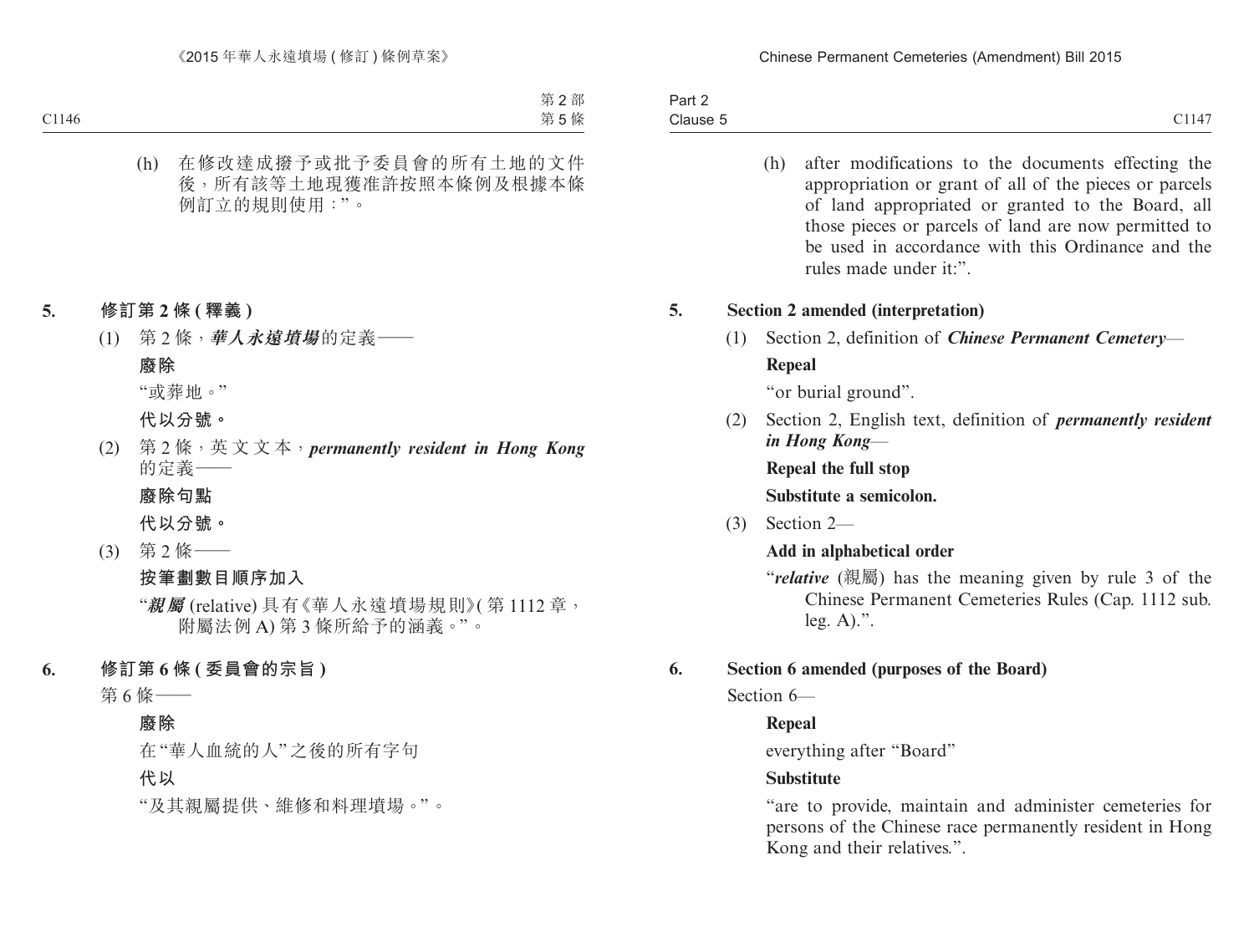| າ~~+<br>∽art ∠ |                |
|----------------|----------------|
| Clause<br>.    | 149<br>--<br>. |
|                |                |

| 7. |     | Section 7 amended (powers of the Board)                                   |  |  |  |  |
|----|-----|---------------------------------------------------------------------------|--|--|--|--|
|    |     | Section $7(2)$ —                                                          |  |  |  |  |
|    |     | <b>Repeal</b>                                                             |  |  |  |  |
|    |     | "persons of the Chinese race in Hong Kong"                                |  |  |  |  |
|    |     | <b>Substitute</b>                                                         |  |  |  |  |
|    |     | "the community of Hong Kong or a particular sector of<br>that community". |  |  |  |  |
| 8. |     | Section 8 amended (power of the Board to make rules)                      |  |  |  |  |
|    | (1) | Section $8(2)(a)$ —                                                       |  |  |  |  |
|    |     | <b>Repeal</b>                                                             |  |  |  |  |
|    |     | everything after "grave space"                                            |  |  |  |  |
|    |     | <b>Substitute</b>                                                         |  |  |  |  |
|    |     | ", an urn lot or a niche;".                                               |  |  |  |  |
|    |     | $(2)$ Section 8(2)(c)—                                                    |  |  |  |  |
|    |     | <b>Repeal</b>                                                             |  |  |  |  |
|    |     | "spaces"                                                                  |  |  |  |  |
|    |     | <b>Substitute</b>                                                         |  |  |  |  |
|    |     | "spaces, urn lots and niches".                                            |  |  |  |  |
|    | (3) | Section $8(2)(d)$ —                                                       |  |  |  |  |
|    |     | <b>Repeal</b>                                                             |  |  |  |  |
|    |     | "; and"                                                                   |  |  |  |  |
|    |     | Substitute a semicolon.                                                   |  |  |  |  |
|    | (4) | Section $8(2)(e)$ —                                                       |  |  |  |  |
|    |     | <b>Repeal</b>                                                             |  |  |  |  |
|    |     | "and removal of human remains."                                           |  |  |  |  |
|    |     | <b>Substitute</b>                                                         |  |  |  |  |
|    |     |                                                                           |  |  |  |  |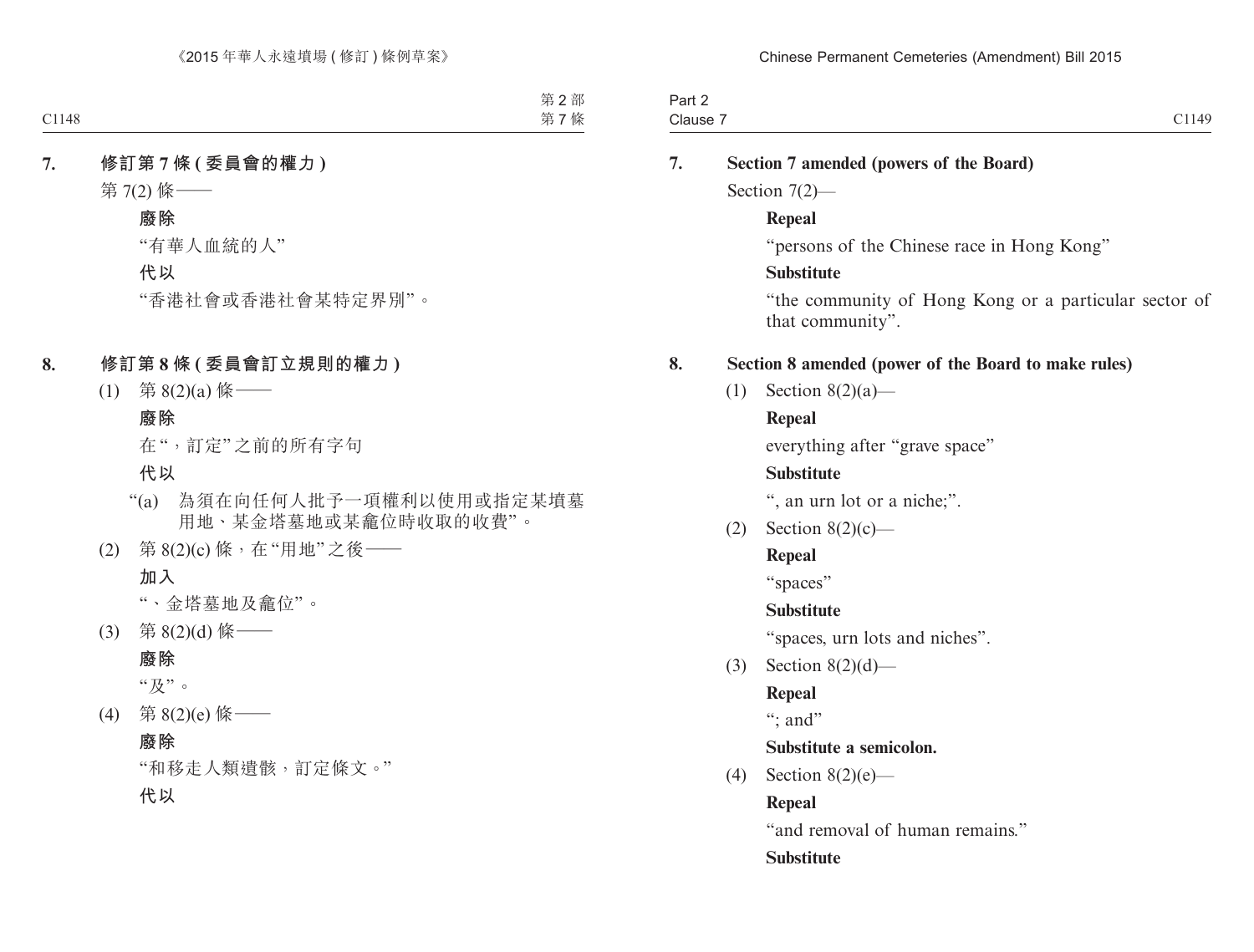| $\overline{\phantom{0}}$<br>Part 2 |                                       |
|------------------------------------|---------------------------------------|
| Clause 8                           | 0.1171<br>$\sim$ $\sim$ $\sim$ $\sim$ |

", removal and cremation of human remains; and".

(5) After section  $8(2)(e)$ —

## **Add**

"(f) provide for the disinterment and removal of human ashes.".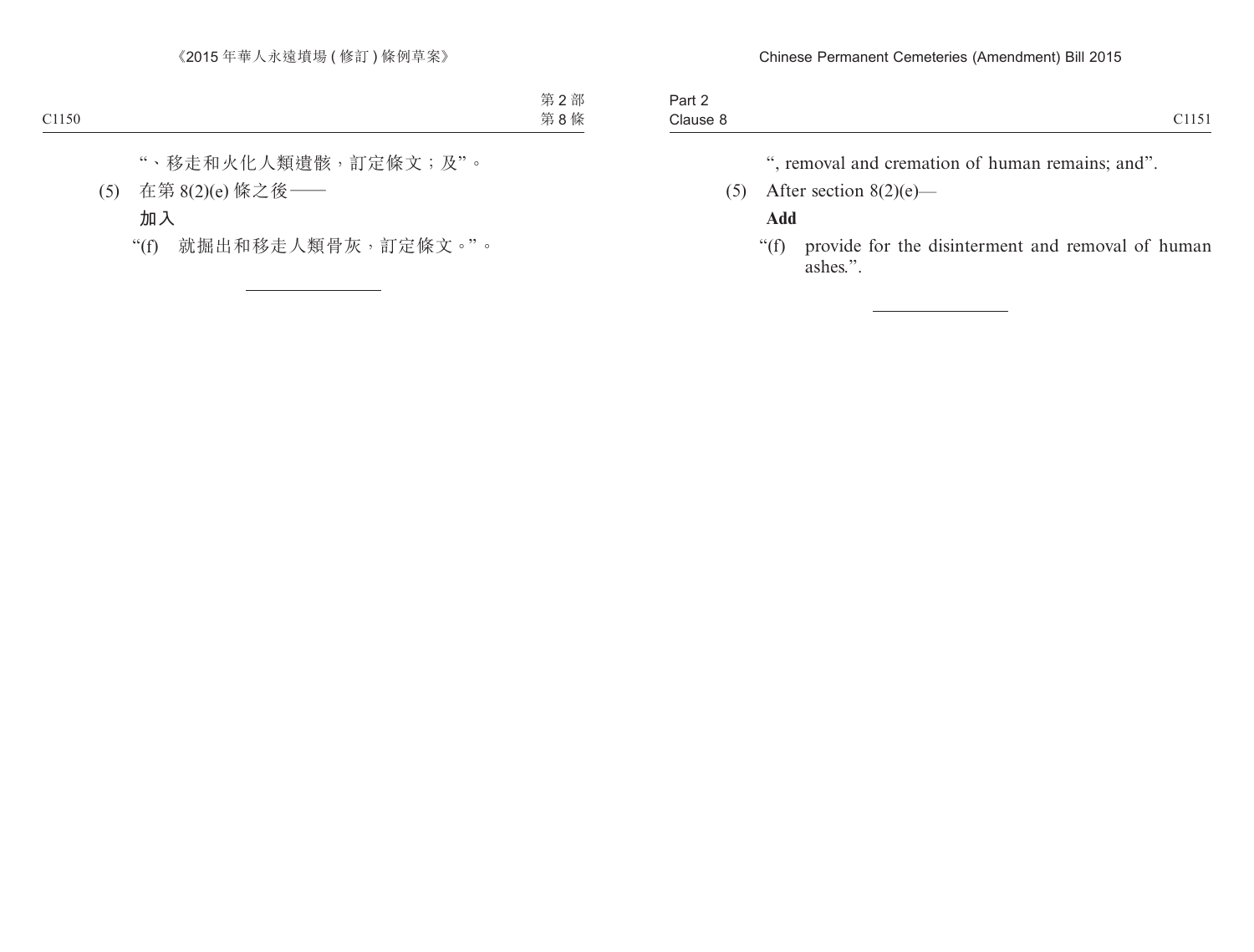| Part 3   |       |
|----------|-------|
| Clause 9 | C1153 |

# **Part 3**

# **Amendments to Chinese Permanent Cemeteries Rules**

## **9. Chinese Permanent Cemeteries Rules amended**

The Chinese Permanent Cemeteries Rules (Cap. 1112 sub. leg. A) are amended as set out in sections 10 to 33.

## **10. Rule 3 amended (interpretation)**

(1) Rule 3, definition of *Board*—

## **Repeal**

everything after "Management of"

## **Substitute**

"the Chinese Permanent Cemeteries established by section 3 of the Ordinance;".

(2) Rule 3, definition of *cemetery*—

## **Repeal**

everything after "any"

## **Substitute**

"of the cemeteries specified in the First Schedule;".

(3) Rule 3, definition of *exhumable lot*—

## **Repeal**

everything after "allocated"

## **Substitute**

"under rule 13:".

(4) Rule 3, definition of *family niche*— **Repeal**

everything after "a niche"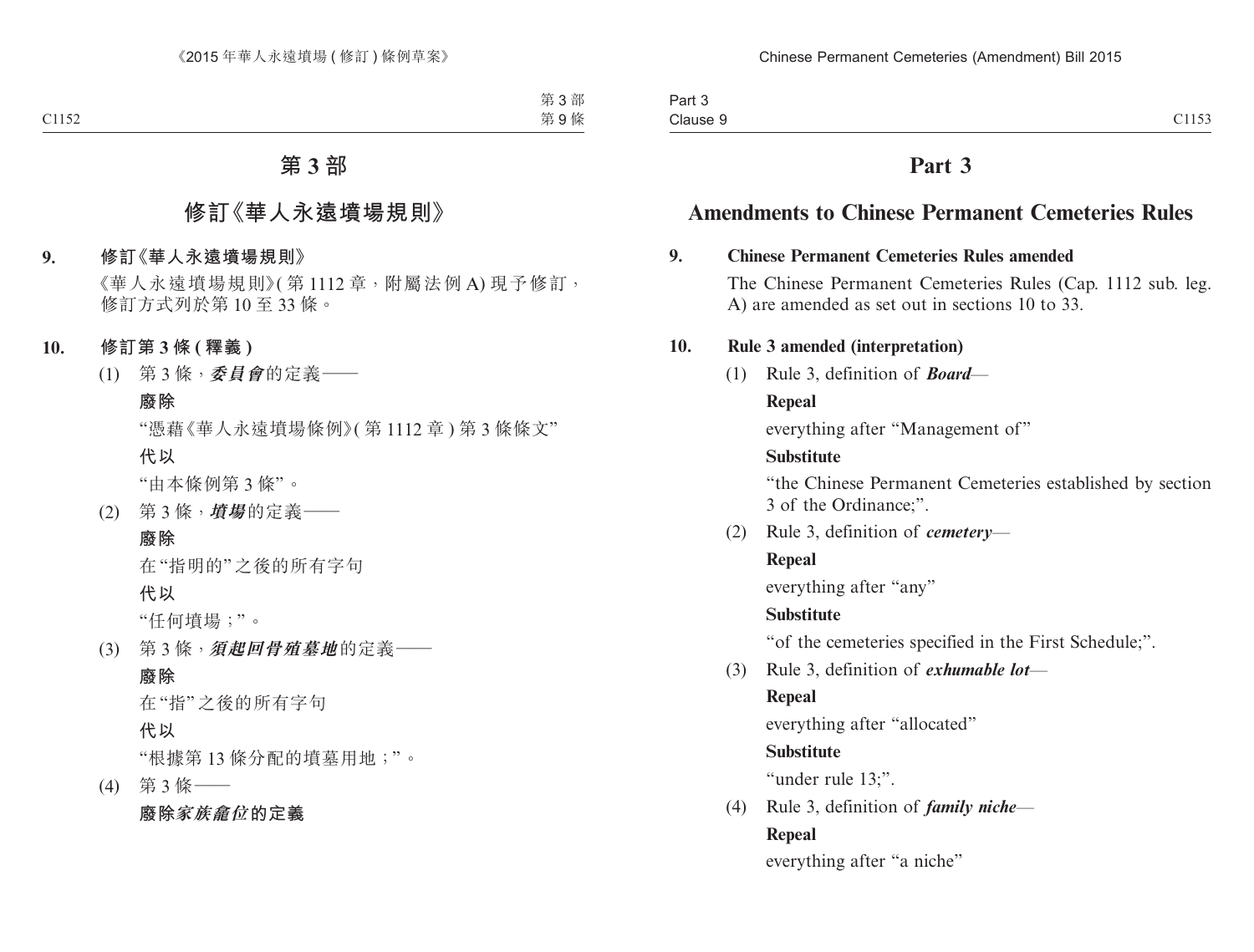Part 3 Clause 10 Clause 10  $\qquad \qquad$  Clause 10

#### **Substitute**

"for the deposit of ashes allocated under rule 21A;".

(5) Rule 3, definition of *human remains*—

## **Repeal**

everything after "being"

## **Substitute**

"at any stage of decomposition, including parts of the dead body or skeletal remains, but does not include ashes;".

(6) Rule 3, definition of *ordinary niche*—

## **Repeal**

everything after "a niche"

## **Substitute**

"for the deposit of ashes allocated under rule 20A;".

(7) Rule 3, definition of *permittee*—

## **Repeal**

"urn space, or niche"

## **Substitute**

"an urn lot, or a niche".

(8) Rule 3—

## **Repeal the definition of** *relative* **Substitute**

"*relative* (親屬), in relation to a person (*relevant person*) (whether deceased or not), means—

- (a) the relevant person's spouse;
- (b) a father, mother, grandfather, grandmother, great-grandfather or great-grandmother of the relevant person or of the relevant person's spouse;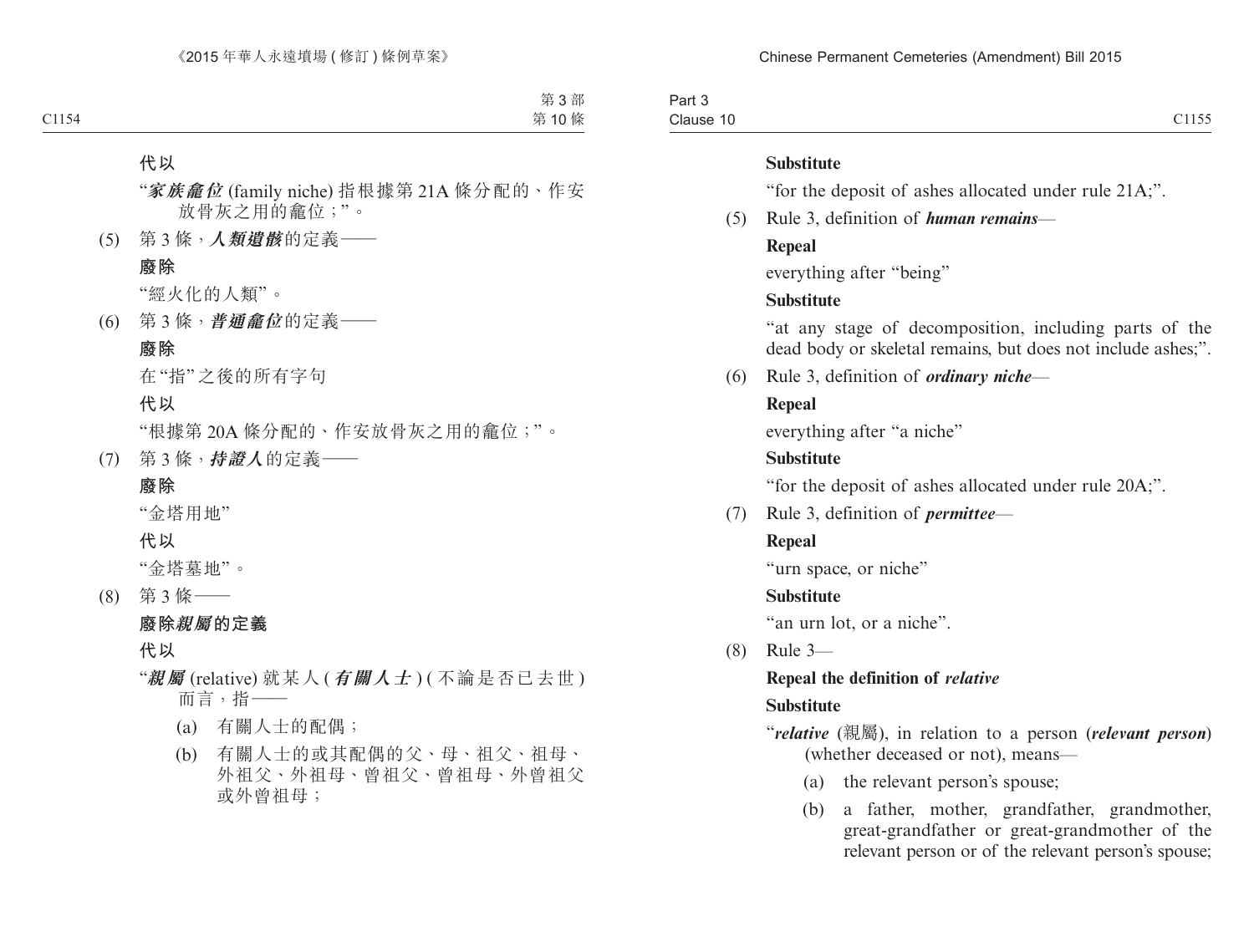| $\overline{\phantom{a}}$<br>າ~~+<br>ail J<br>. |                                      |
|------------------------------------------------|--------------------------------------|
| $\sim$<br>$\sim$ APIIR"<br>Jiduse.             | $\overline{\phantom{a}}$<br>. .<br>- |
|                                                |                                      |

- (c) a brother or sister of—
	- (i) the relevant person;
	- (ii) the relevant person's spouse; or
	- (iii) a person referred to in paragraph (b);
- (d) a spouse of a person referred to in paragraph (c);
- (e) a descendant of—
	- (i) the relevant person;
	- (ii) a person referred to in paragraph (a), (c) or (d); or
	- (iii) a person referred to in paragraph (b), other than the relevant person; or
- (f) a spouse of a person referred to in paragraph  $(e)$ :".
- (9) Rule 3, English text, definition of *subscriber lot* **Repeal the full stop Substitute a semicolon.**
- (10) Rule 3— **Repeal the definition of** *close relative***.**
- (11) Rule 3—

## **Add in alphabetical order**

- "*allocated place* (獲分配位置) includes a grave space, an urn lot and a niche that may be allocated by the Board under these rules;
- *ashes* (骨灰) means ashes resulting from the cremation of human remains;
- *eligible deceased* (合資格死者) has the meaning given by rule 4(2);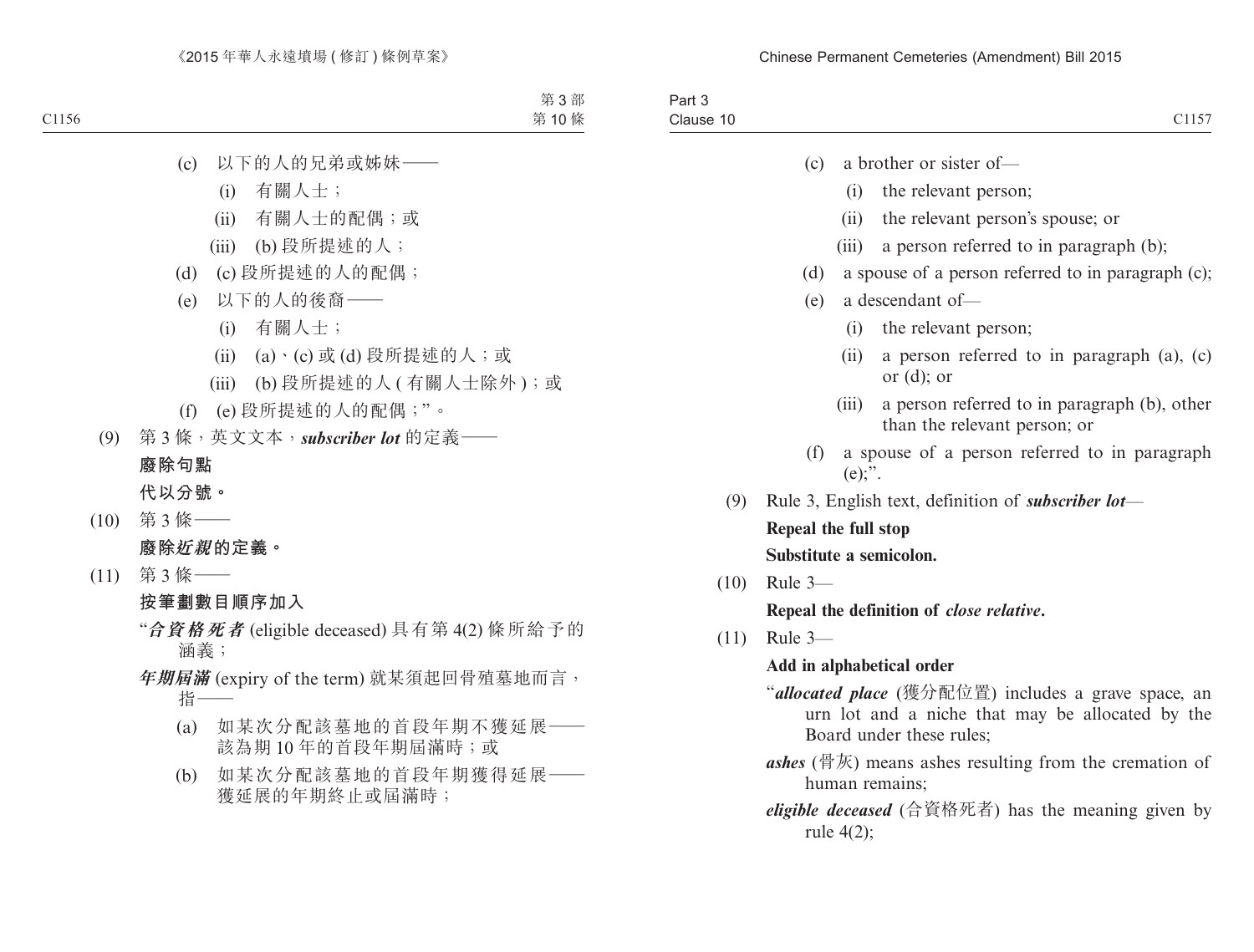| $\overline{\phantom{0}}$<br>Part 3 |               |
|------------------------------------|---------------|
| Clause 11                          | 71159<br>11J/ |

*expiry of the term* (年期屆滿), in relation to an exhumable lot, means—

- (a) if the initial term of an allocation of the lot is not extended—the expiry of the initial term of 10 years; or
- (b) if the initial term of an allocation of the lot is extended—the termination or expiry of the extended term;
- *first* (首次), in relation to an interment, a burial or a deposit of human remains or ashes in an allocated place, means the first interment, burial or deposit in the place after the most recent allocation of the place by the Board;
- *grave space* (墳墓用地) means a space for the burial of human remains and ashes, whether allocated as an exhumable lot, an ordinary lot or a subscriber lot;
- *ossuary niche* (骨殖龕位) means a niche for the deposit of skeletal remains and ashes allocated under rule 20;
- *spouse* (配偶) includes a concubine taken by a person before 7 October 1971;
- *urn lot* (金塔墓地) means a lot for the burial of skeletal remains and ashes allocated under rule 18A.".

## **11. Rule 4 substituted**

Rule 4—

**Repeal the rule Substitute**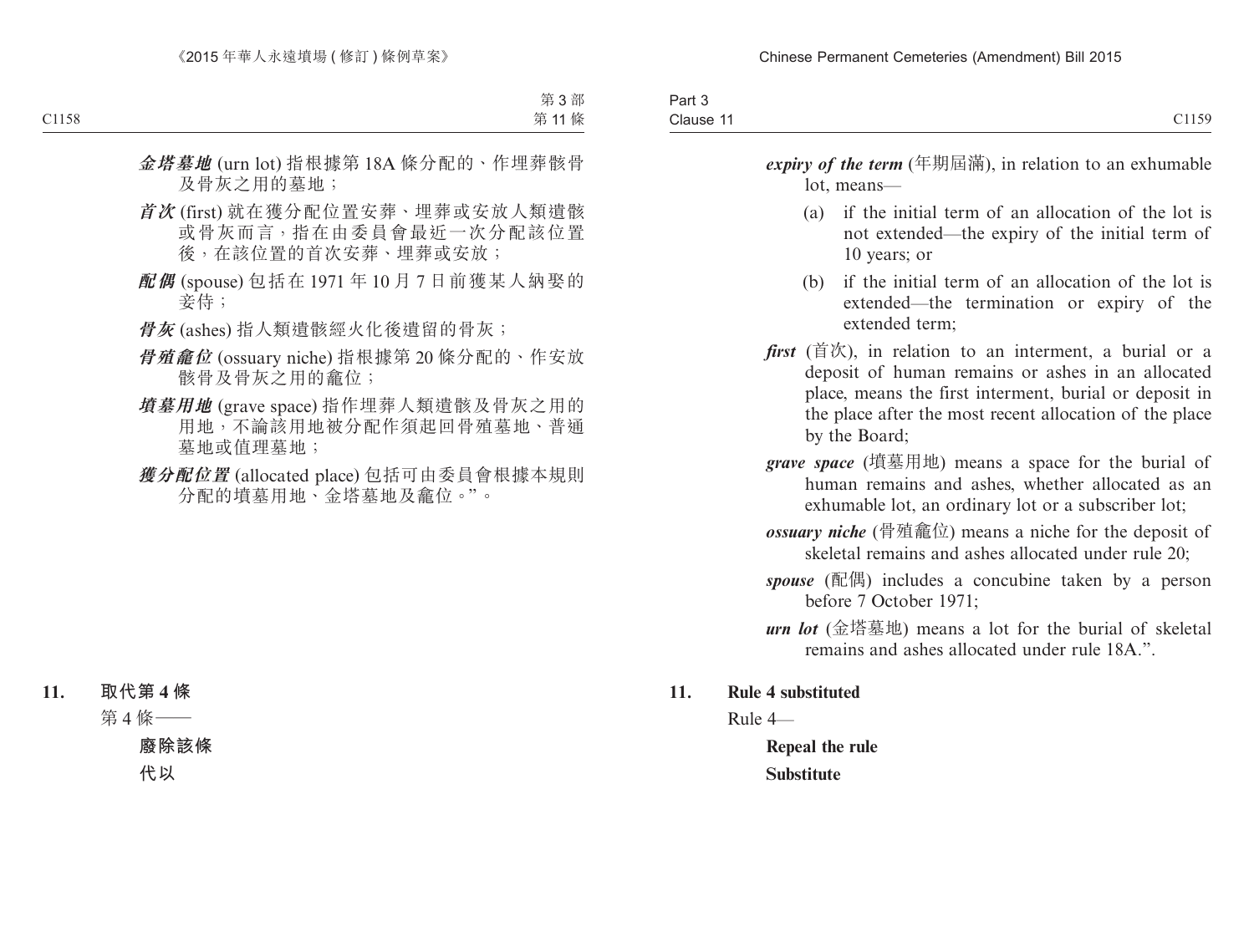| 0.1171<br>$\overline{\phantom{0}}$<br>Clause<br>1101<br>- 14 | $1 - 1$<br>anto |  |
|--------------------------------------------------------------|-----------------|--|
|                                                              |                 |  |

## "**4. Eligibility**

- (1) The first interment, burial or deposit in an allocated place must only be that of the human remains or ashes of an eligible deceased.
- (2) An eligible deceased is a deceased person who, immediately before the person's death, was—
	- (a) a person of Chinese race permanently resident in Hong Kong;
	- (b) a spouse of the person referred to in paragraph (a); or
	- (c) a child of the person referred to in paragraph (a).
- (3) The Board's decision on whether a deceased person met the description in subrule  $(2)(a)$ ,  $(b)$  or  $(c)$  is final.".

## **12. Rule 5 amended (consent of Board for burials, deposits and removals)**

(1) Rule 5, Chinese text, heading—

**Repeal** "**存放**" **Substitute** "**安放**". (2) Rule 5, English text— **Repeal**

"Board no person shall"

**Substitute**

"Board, no person may".

(3) Rule 5— **Repeal**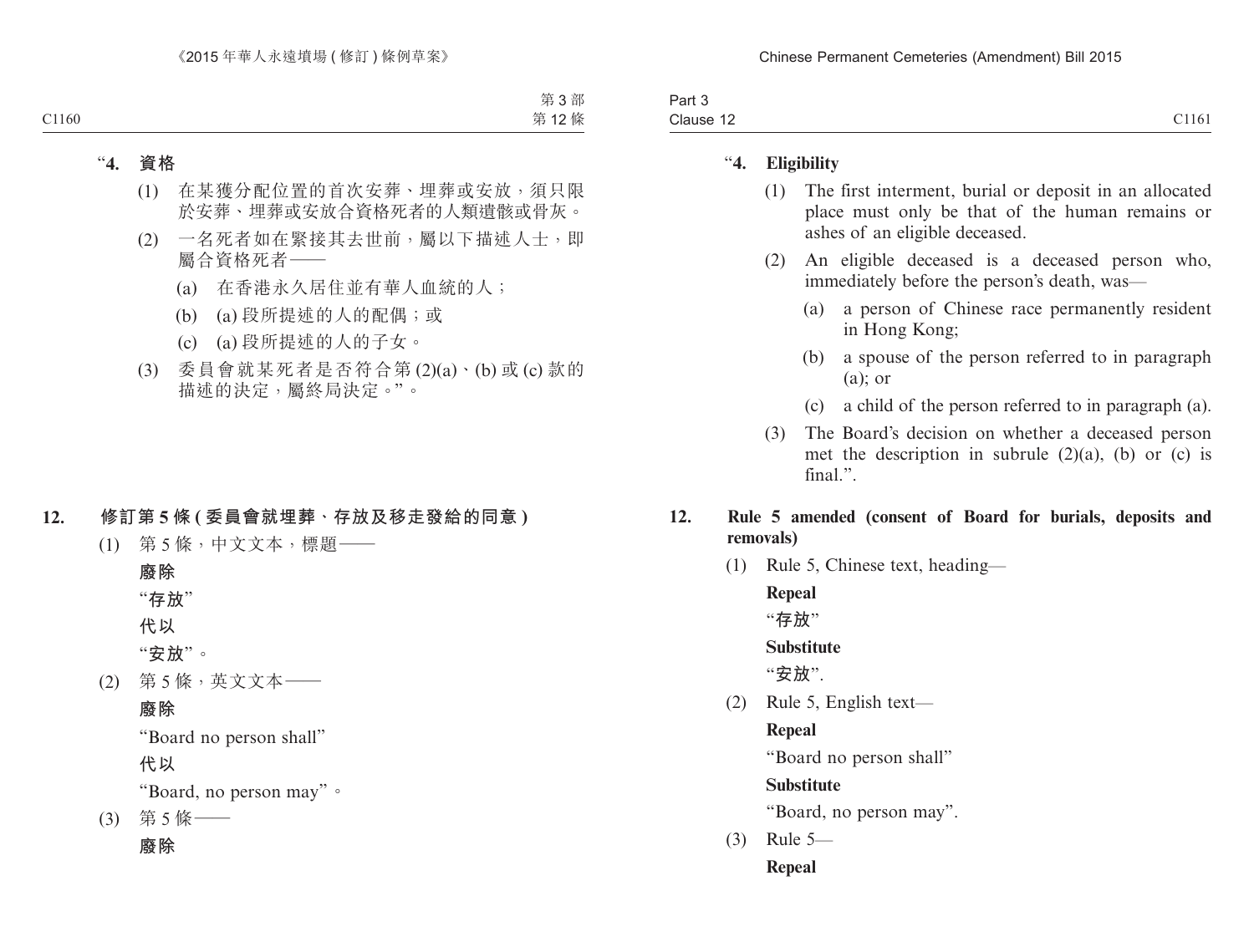Part 3 Clause 13 Clause 13  $\sim$  Clause 13

"or human"

## **Substitute**

 $``\alpha"$ 

(4) Rule 5, Chinese text—

**Repeal**

"存放"

**Substitute**

"安放".

## **13. Rule 7 amended (allocation use and dimension of grave spaces)**

(1) Rule 7, heading—

**Repeal**

"**use**".

(2) Rule 7(1)—

## **Repeal**

"Not more than one grave space shall be allocated"

## **Substitute**

"Only 1 grave space may be allocated by the Board".

(3) Rule 7(2)—

## **Repeal**

"shall not exceed an area of 1 200 mm by 2 400 mm and there shall not be provision for"

## **Substitute**

"must not exceed an area of 900 mm by 2 400 mm and there must be at least 300 mm".

(4) Rule 7(2), English text, proviso—

## **Repeal**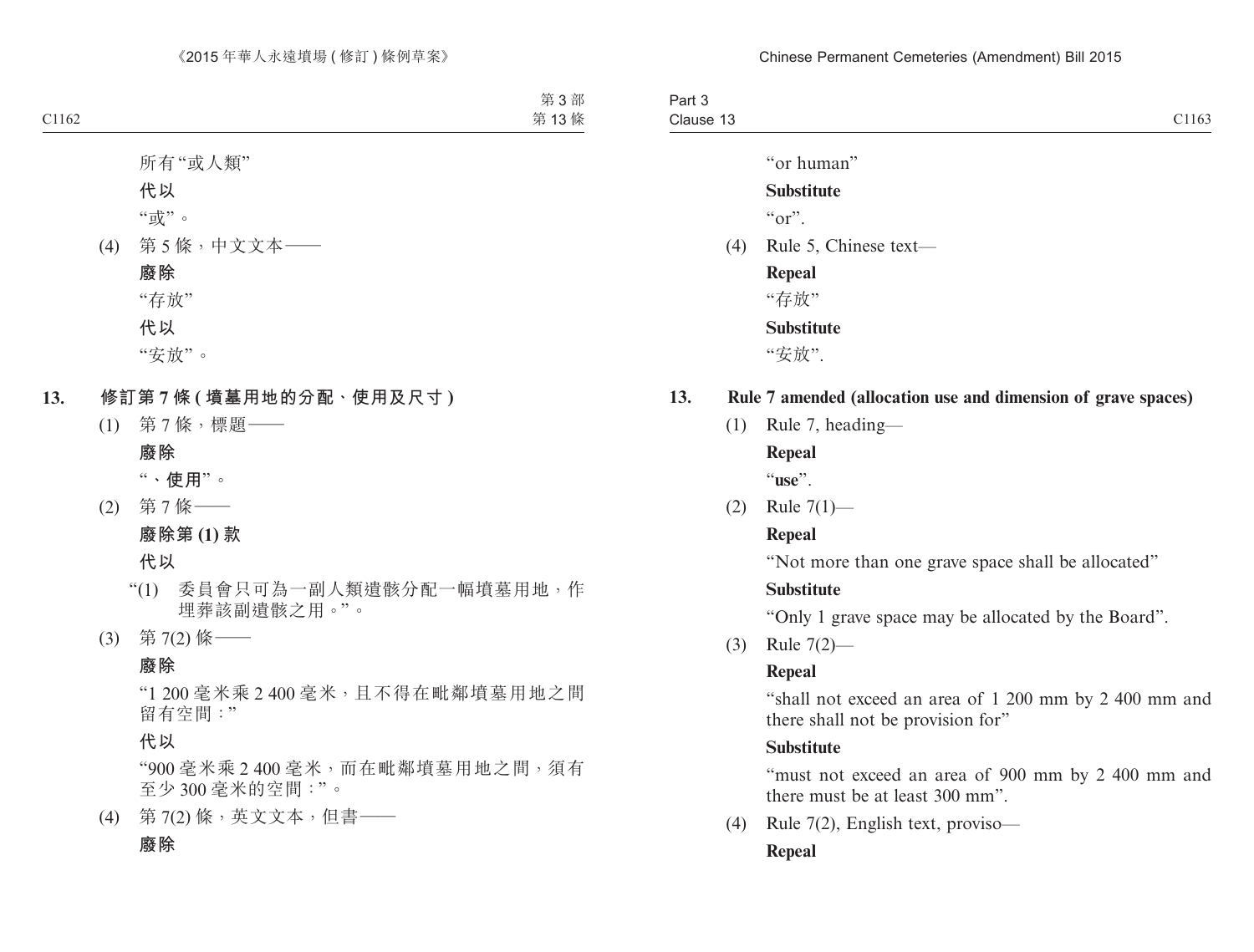| Part 3    |                          |
|-----------|--------------------------|
| Clause 14 | C1165                    |
|           | "shall"                  |
|           | <b>Substitute</b>        |
|           | "may".                   |
| (5)       | Rule 7(3), English text- |
|           | Repeal                   |
|           | "shall"                  |
|           | <b>Substitute</b>        |
|           | "must".                  |
| (6)       | Rule $7(3)$ —            |
|           | Repeal                   |
|           | "the grave"              |
|           | <b>Substitute</b>        |
|           | "the space".             |
| (7)       | Rule 7(4), English text- |
|           | Repeal                   |
|           | "shall"                  |
|           | <b>Substitute</b>        |
|           | "must".                  |
| (8)       | Rule $7(4)$ —            |
|           | Repeal                   |
|           | "the grave"              |
|           | <b>Substitute</b>        |
|           | "a grave space".         |
| 14.       | Rule 7A added            |
|           | After rule 7-            |
|           | <b>Add</b>               |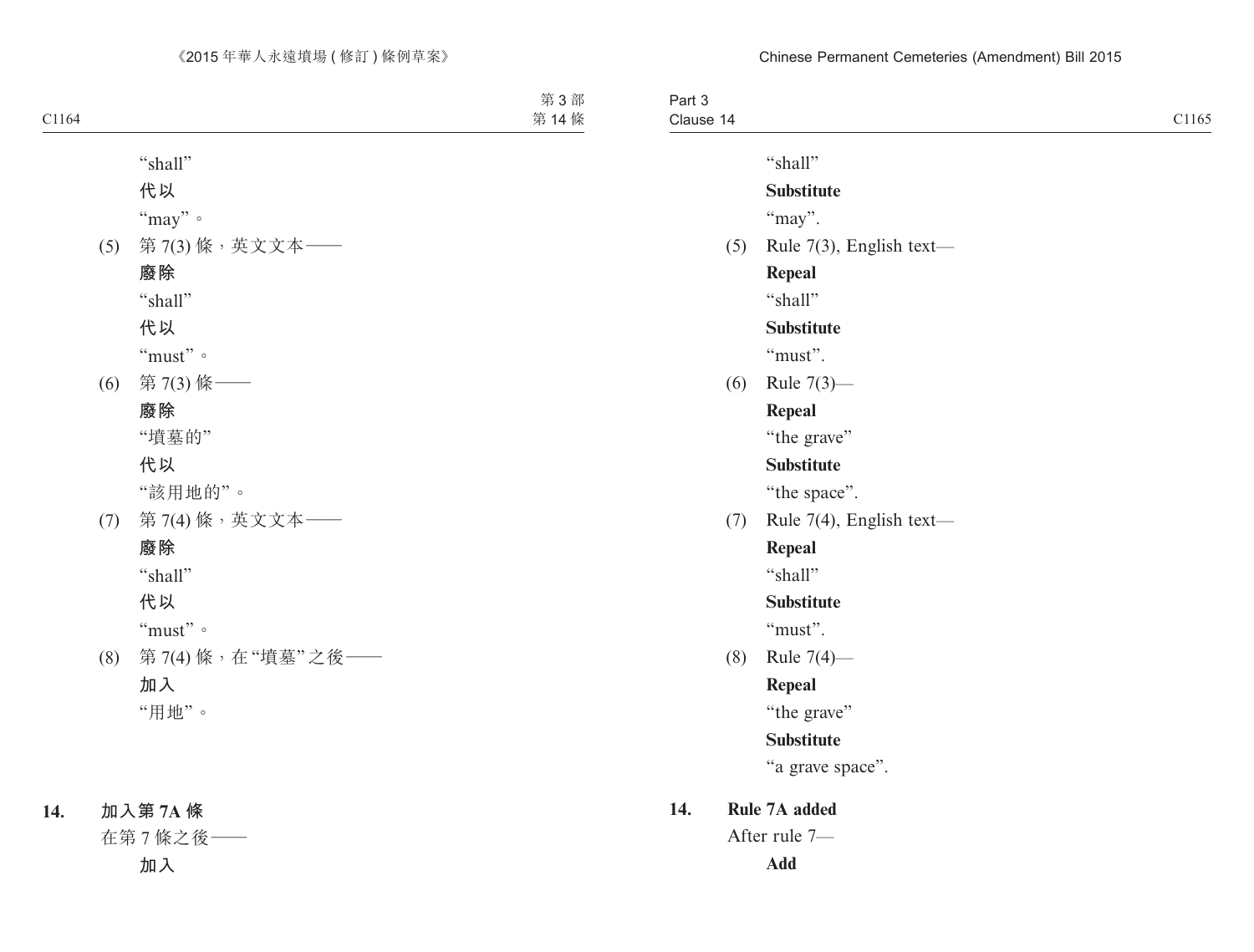| $J \cap r +$<br>Γαιιν                  |       |
|----------------------------------------|-------|
| $\sim$ .<br>$\rightarrow$<br>Clause 15 | C1167 |

## "**7A. Use of grave spaces**

- (1) The first interment in a grave space must only be that of the encoffined human remains of an eligible deceased.
- (2) Not more than one set of encoffined human remains can be interred in a grave space unless written consent has been given by the Board.
- (3) After exhumation, the Board may permit the skeletal remains, or ashes, derived from the exhumed human remains to be reburied in a container in the grave space.
- (4) After the first interment referred to in subrule (1), the Board may permit subsequent interments of encoffined human remains, or subsequent burials in containers of skeletal remains or ashes, of other deceased persons in the grave space if—
	- (a) the human remains, skeletal remains or ashes for a subsequent interment or burial are those of a relative of the eligible deceased;
	- (b) for an exhumable lot, the unexpired term of the lot is not less than 6 years;
	- (c) the human remains, skeletal remains or ashes of the eligible deceased are interred or buried in the space; and
	- (d) the prescribed fee has been paid.".
- **15. Rule 14 substituted**

Rule 14—

**Repeal the rule Substitute**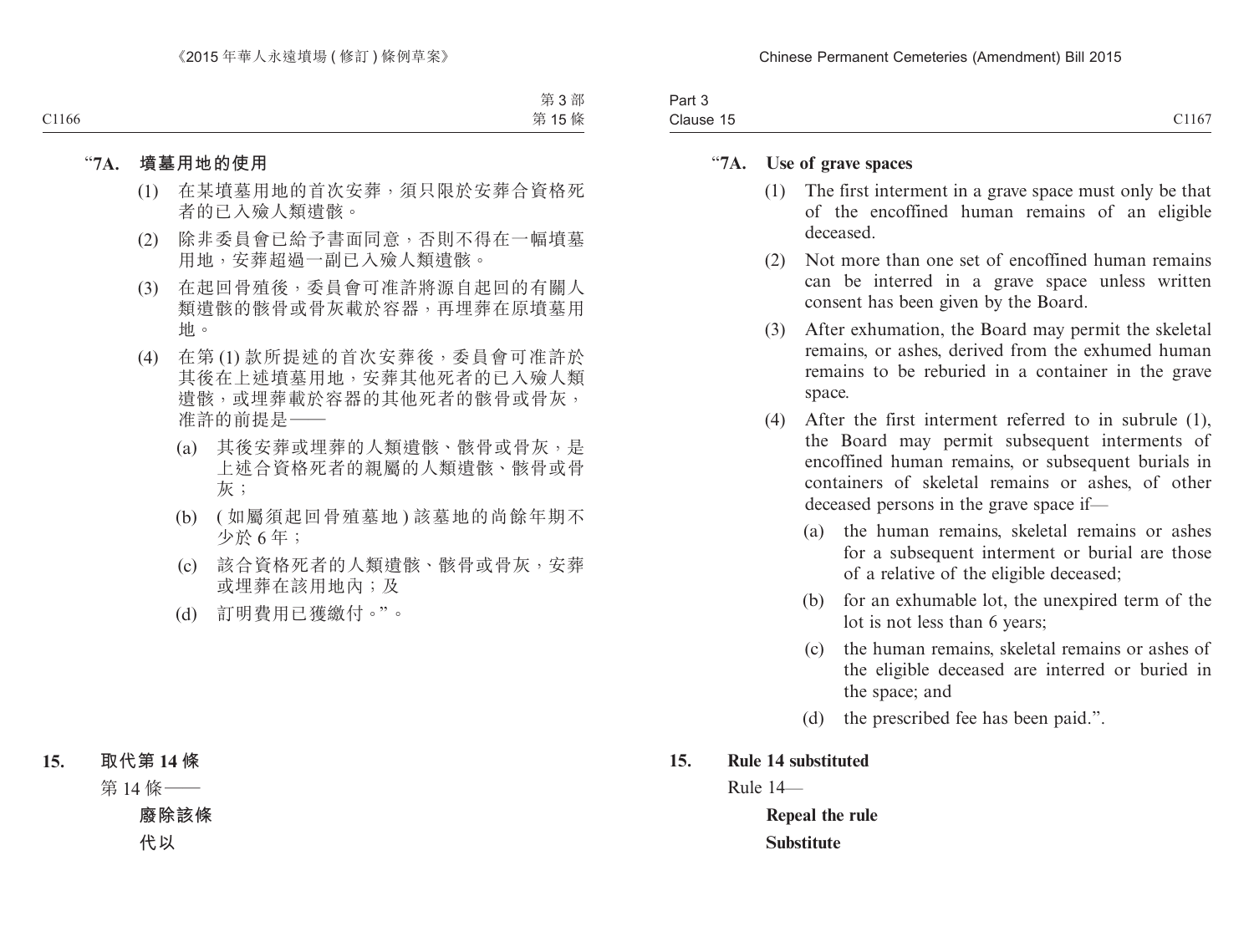| $\sim$<br>$3.0 - 1.0$<br>Pall o |                            |
|---------------------------------|----------------------------|
| Clause 16                       | 01170<br>C <sub>1109</sub> |

## "**14. Disinterment and removal of human remains and ashes from exhumable lot on expiry of the term**

- (1) On the expiry of the term of an exhumable lot, the permittee of the lot must disinter the human remains and ashes buried in the lot and remove them from the lot.
- (2) The Board may disinter the human remains and ashes and remove them from the lot if all of the following conditions are met—
	- (a) subrule (1) is not complied with;
	- (b) the Board has published a notice in the Gazette and in at least 2 local Chinese newspapers stating that the Board intends to disinter the human remains and ashes and remove them from the lot;
	- (c) 6 months after the publication of the notice, the permittee still has not disinterred the human remains and ashes and removed them from the  $\text{lot.}$ ".

## **16. Rule 14A added**

After rule 14—

## **Add**

## "**14A. Cremation of human remains removed from exhumable lot**

The Board may cremate the human remains removed from an exhumable lot under rule 14(2) if all of the following conditions are met—

(a) the permittee of the lot has not arranged with the Board for their disposal within 6 years from the expiry of the term of the lot;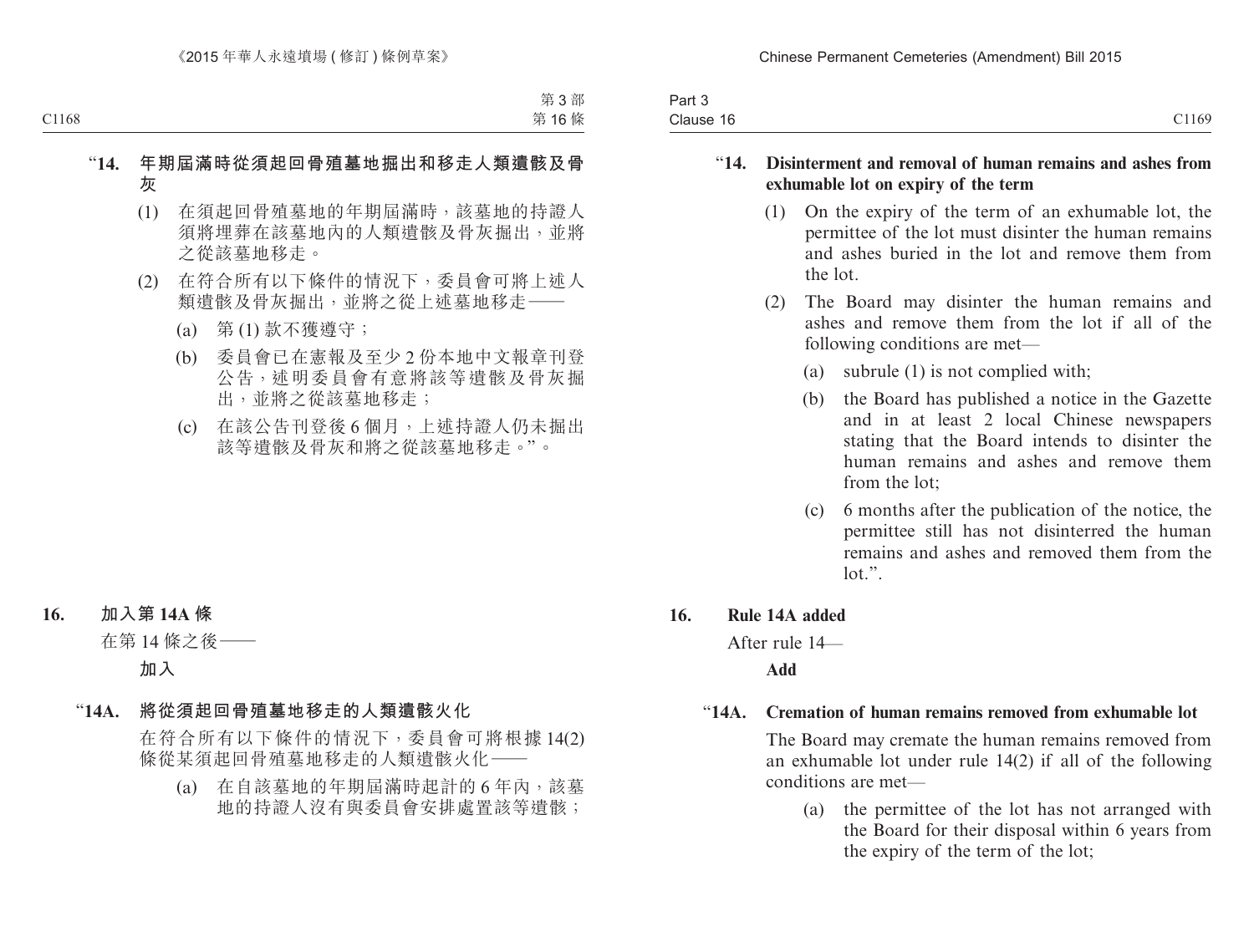| Part 3    |                 |
|-----------|-----------------|
| Clause 17 | C1171<br>0.1111 |

- (b) the Board has published a notice in the Gazette and in at least 2 local Chinese newspapers stating that the Board intends to cremate the human remains;
- (c) 6 months after the publication of the notice, the permittee still has not arranged with the Board for the disposal of the human remains.".

## **17. Rule 15 amended (reversion of exhumable lot)**

Rule 15—

## **Repeal**

everything after "remains"

## **Substitute**

"and ashes under rule 14, an exhumable lot immediately reverts to the Board, and the Board may make any further allocation of the lot."

# **18. Rule 16 repealed (several interments in one grave space)**

Rule 16—

**Repeal the rule.**

## **19. Rule 17 repealed (burial in urn of skeletal or cremated remains)** Rule 17—

**Repeal the rule.**

**20. Rule 18 amended (reversion of vacant ordinary or subscriber lot after exhumation)**

Rule 18—

**Repeal**

everything after "subscriber lot"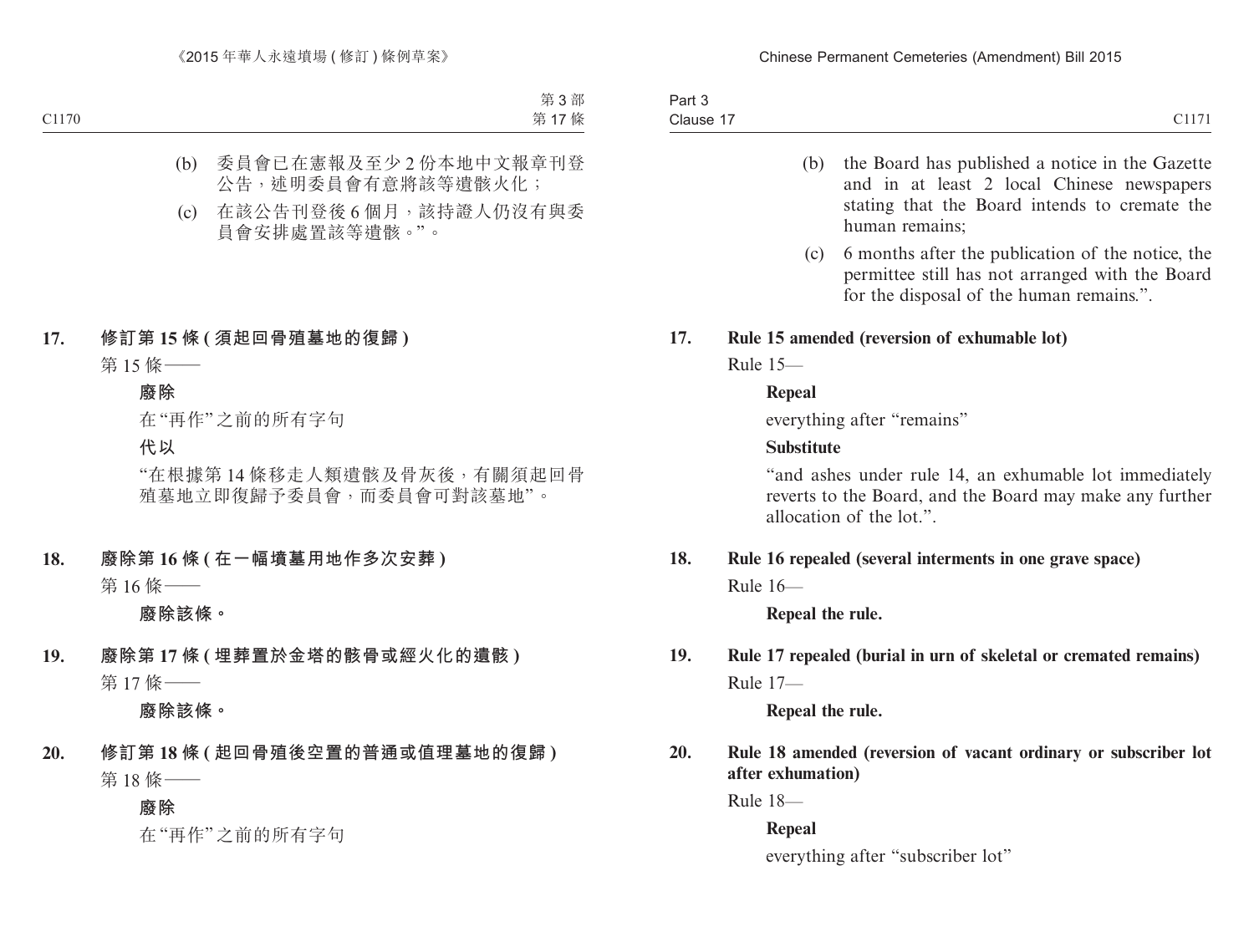Part 3 Clause 21 Clause 21 Clause 21 Clause 21 Clause 21 Clause 21 Clause 21 Clause 21 Clause 21 Clause 21 Clause 21 Clause 21 Clause 21 Clause 21 Clause 21 Clause 21 Clause 21 Clause 21 Clause 21 Clause 21 Clause 21 Clause 21 Clause 21 Cl

#### **Substitute**

"that remains vacant for a period of 3 months after exhumation immediately reverts to the Board, and the Board may make any further allocation of the lot.".

#### **21. Rule 18A added**

After rule 18—

**Add**

#### "**18A. Dimension, allocation and use of urn lots**

- (1) An urn lot must not exceed an area of 900 mm by 900 mm.
- (2) An urn lot may be allocated by the Board on payment of the prescribed fee.
- (3) The first burial in an urn lot must only be that of the skeletal remains of an eligible deceased.
- (4) After exhumation, the Board may permit the ashes derived from the exhumed skeletal remains to be reburied in a container in the urn lot.
- (5) After the first burial referred to in subrule (3), the Board may permit subsequent burials in containers of skeletal remains or ashes of other deceased persons in the urn lot if—
	- (a) the skeletal remains or ashes for a subsequent burial are those of a relative of the eligible deceased;
	- (b) the skeletal remains or ashes of the eligible deceased are buried in the lot; and
	- (c) the prescribed fee has been paid.".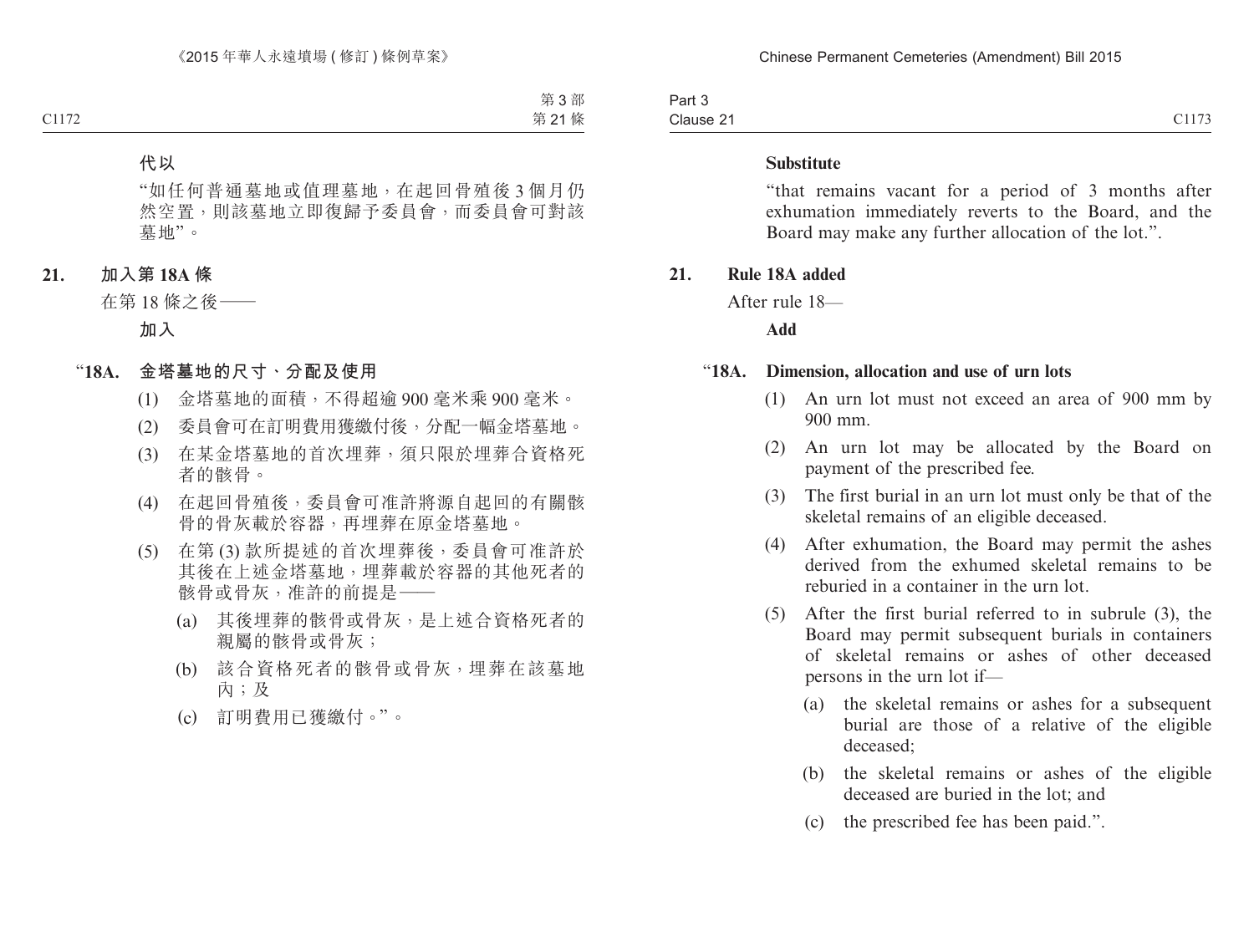| art 3     |       |
|-----------|-------|
| Clause 22 | C1177 |

**22. Rule 19 substituted**

Rule 19—

**Repeal the rule Substitute**

#### "**19. Reversion of vacant urn lot after removal**

- (1) An urn lot previously allocated that remains vacant for a period of 3 months after the removal of skeletal remains or ashes from the lot immediately reverts to the Board.
- (2) The Board may make any further allocation of an urn lot reverted to the Board under subrule (1).".

#### **23. Rule 20 substituted**

Rule 20—

**Repeal the rule Substitute**

## "**20. Allocation and use of ossuary niches**

- (1) The Board may designate a niche to be an ossuary niche—
	- (a) for allocation under subrule  $(2)$ ,  $(3)$  or  $(4)$ ; or
	- (b) for the deposit of human remains disinterred and removed under rule 14(2).
- (2) On the application of a permittee of an exhumable lot, the Board must allocate an ossuary niche, if available, free of charge, for each set of skeletal remains removed from the lot on reversion of the lot to the Board.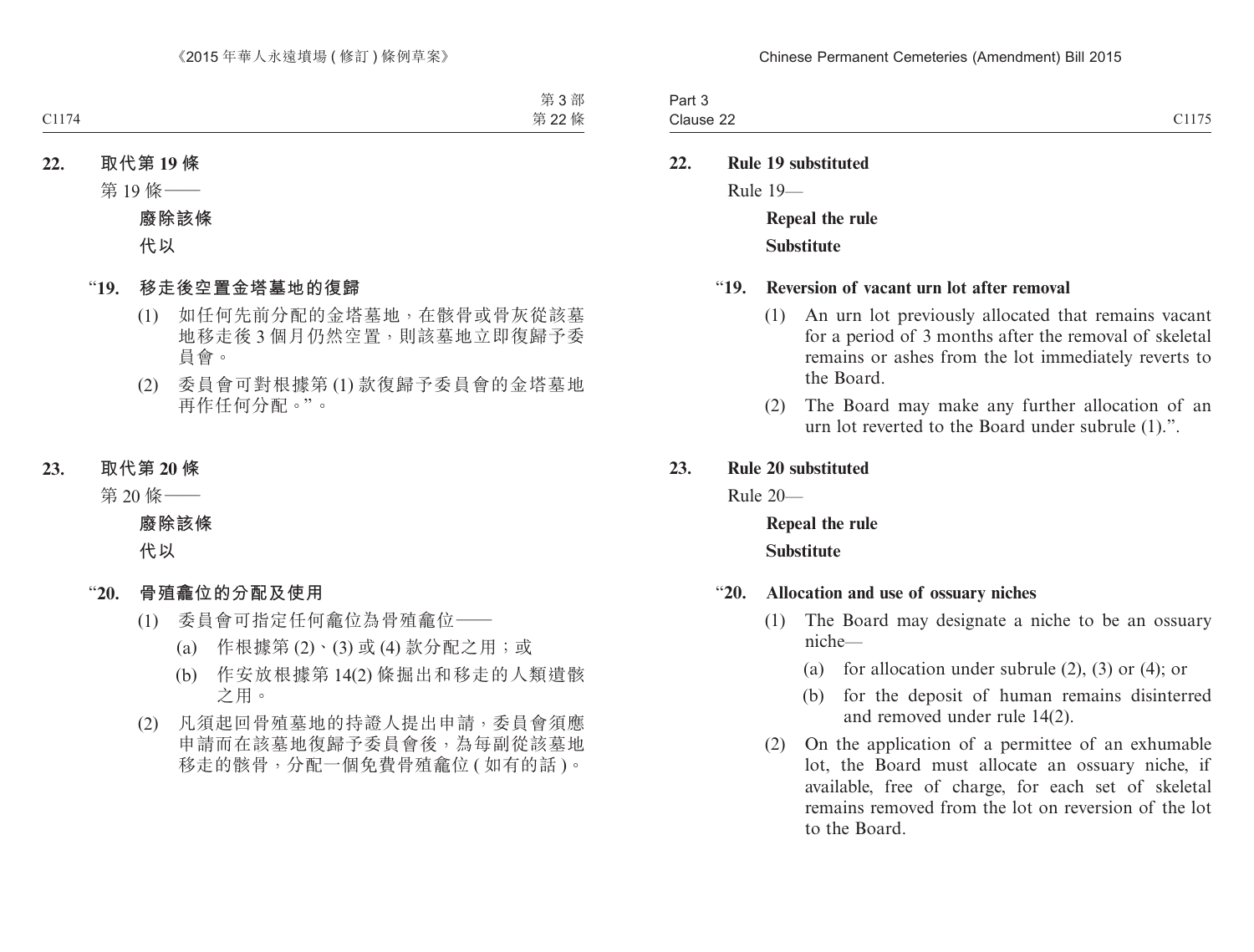Part 3 Clause 24 Clause 24  $\sim$  Clause 24  $\sim$  Clause 24  $\sim$  Clause 24  $\sim$  Clause 24  $\sim$  Clause 25  $\sim$  Clause 26  $\sim$  Clause 26  $\sim$  Clause 26  $\sim$  Clause 26  $\sim$  Clause 26  $\sim$  Clause 26  $\sim$  Clause 26  $\sim$  Clause 26  $\sim$  Clause 26

- (3) On the application of a permittee of an ordinary lot or a subscriber lot, the Board must allocate an ossuary niche, if available, free of charge, for each set of skeletal remains removed on exhumation for surrender of the lot to the Board.
- (4) An ossuary niche may be allocated by the Board on payment of the prescribed fee, for the immediate deposit of a set of skeletal remains.
- (5) The first deposit in an ossuary niche allocated by the Board under subrule (4) must only be that of the skeletal remains of an eligible deceased.
- (6) The Board may permit the ashes derived from the skeletal remains of the eligible deceased to be redeposited in a container in the ossuary niche.
- (7) After the first deposit referred to in subrule (5), the Board may permit subsequent deposits of skeletal remains or ashes of other deceased persons in the ossuary niche if—
	- (a) the skeletal remains or ashes for a subsequent deposit are those of a relative of the eligible deceased;
	- (b) the skeletal remains or ashes of the eligible deceased are deposited in the niche; and
	- (c) the prescribed fee has been paid.
- (8) The Board may determine the maximum numbers of sets of skeletal remains and ashes to be deposited in an ossuary niche.".

## **24. Rule 20A added**

After rule 20—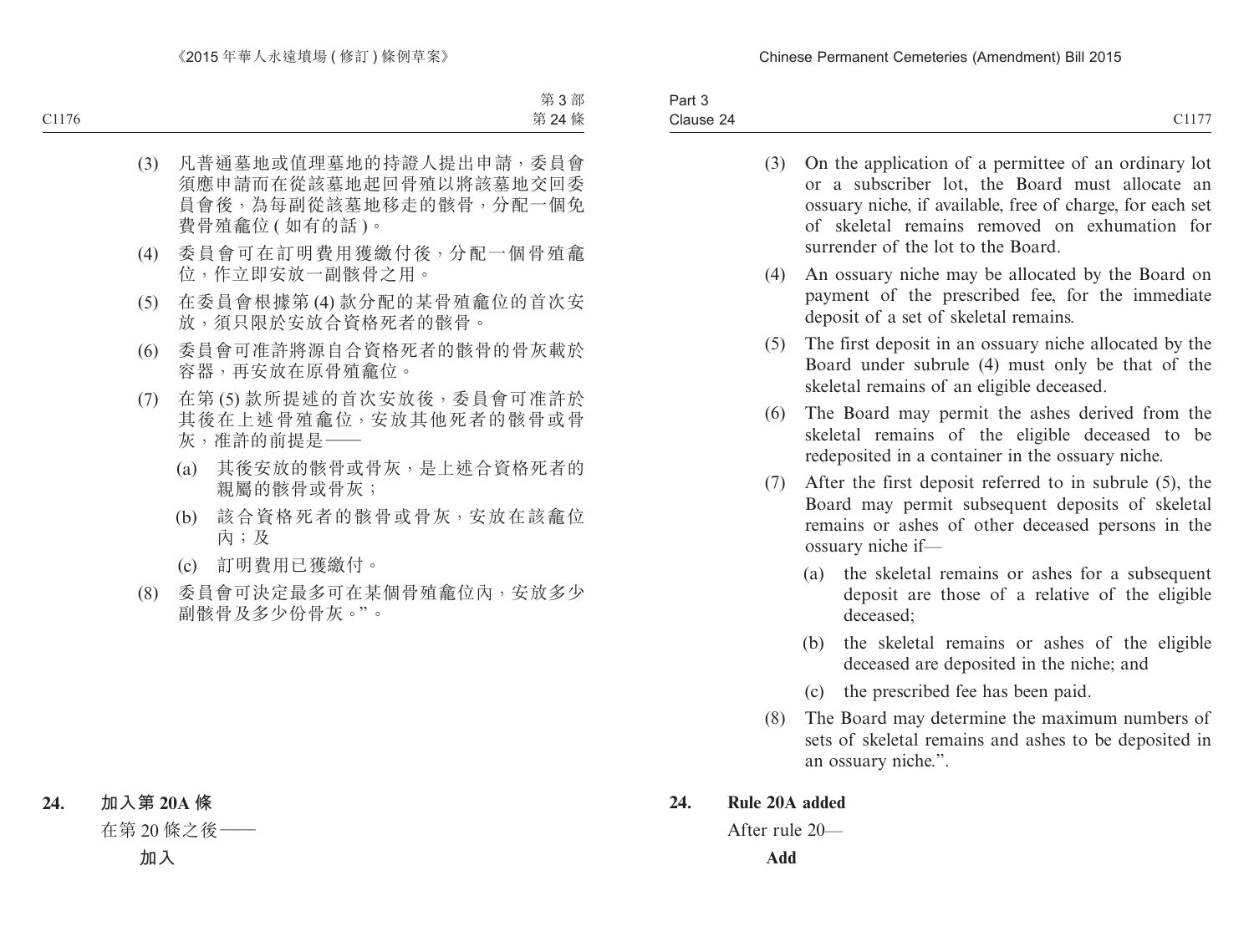| $\sim$<br>າ~~+<br>ail J |                                   |
|-------------------------|-----------------------------------|
| Clause 25               | $\sim$ $\sim$ $\sim$<br>- - - - - |

## "**20A. Allocation and use of ordinary niches**

- (1) The Board may designate a niche to be an ordinary niche.
- (2) An ordinary niche may be allocated by the Board on payment of the prescribed fee, for the immediate deposit of a set of ashes.
- (3) The first deposit in an ordinary niche must only be that of the ashes of an eligible deceased.
- (4) After the first deposit referred to in subrule (3), the Board may permit subsequent deposits of ashes of other deceased persons in the ordinary niche if—
	- (a) the ashes of the eligible deceased are deposited in the niche; and
	- (b) the prescribed fee has been paid.
- (5) The Board may determine the maximum number of sets of ashes to be deposited in an ordinary niche.".

## **25. Rule 21 substituted**

Rule 21—

## **Repeal the rule Substitute**

## "**21. Reversion of vacant ossuary niche and ordinary niche**

- (1) An ossuary niche or ordinary niche that remains vacant for a period of 3 months after the allocation or removal of skeletal remains or ashes from the niche immediately reverts to the Board.
- (2) The Board may make any further allocation of the niche reverted to the Board under subrule (1).".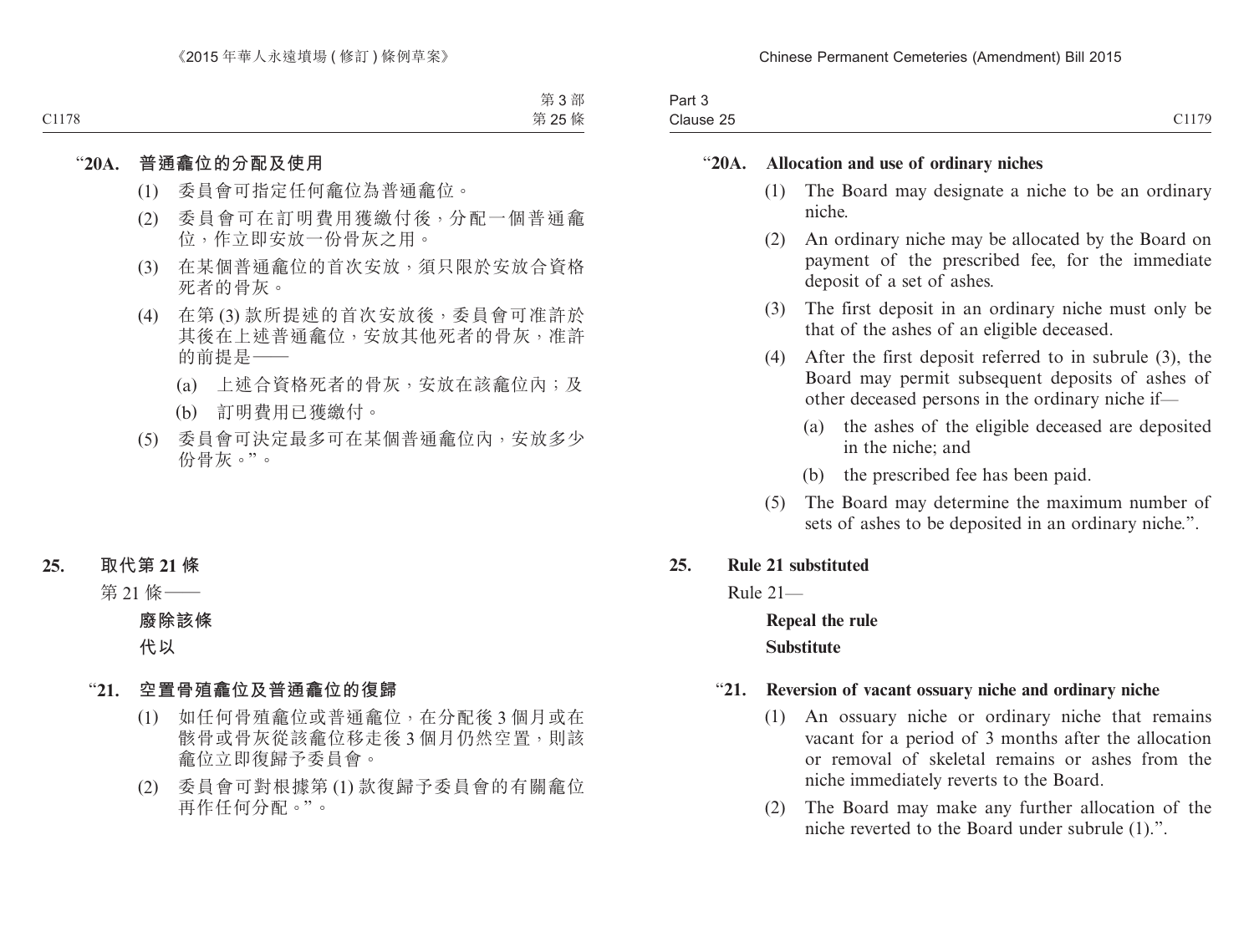| $J \cap r^+$<br>ail J |                                                |
|-----------------------|------------------------------------------------|
| $\cdots$<br>$\cdots$  | C1181<br>റമ<br>۱۱۹۵<br>$\sqrt{ }$<br>Uiduot Zu |

**26. Rule 21A substituted** Rule 21A— **Repeal the rule Substitute**

#### "**21A. Allocation and use of family niches**

- (1) The Board may designate a niche to be a family niche at the time of the allocation of the niche.
- (2) A family niche may be allocated by the Board on payment of the prescribed fee.
- (3) The Board may allocate more than one family niche to the same permittee.
- (4) The first family niche allocated to a permittee must be used immediately for the deposit of a set of ashes.
- (5) The first deposit in a family niche must only be that of the ashes of an eligible deceased.
- (6) After the first deposit referred to in subrule (5), the Board may permit subsequent deposits of ashes of other deceased persons in the family niche if—
	- (a) the ashes for a subsequent deposit are those of a relative of the eligible deceased;
	- (b) the ashes of the eligible deceased are deposited in the niche; and
	- (c) the prescribed fee has been paid.
- (7) The Board may determine the maximum number of sets of ashes to be deposited in a family niche.".

## **27. Rule 21B amended (reversion of family niches allocated)**

 $(1)$  Rule 21B(1)—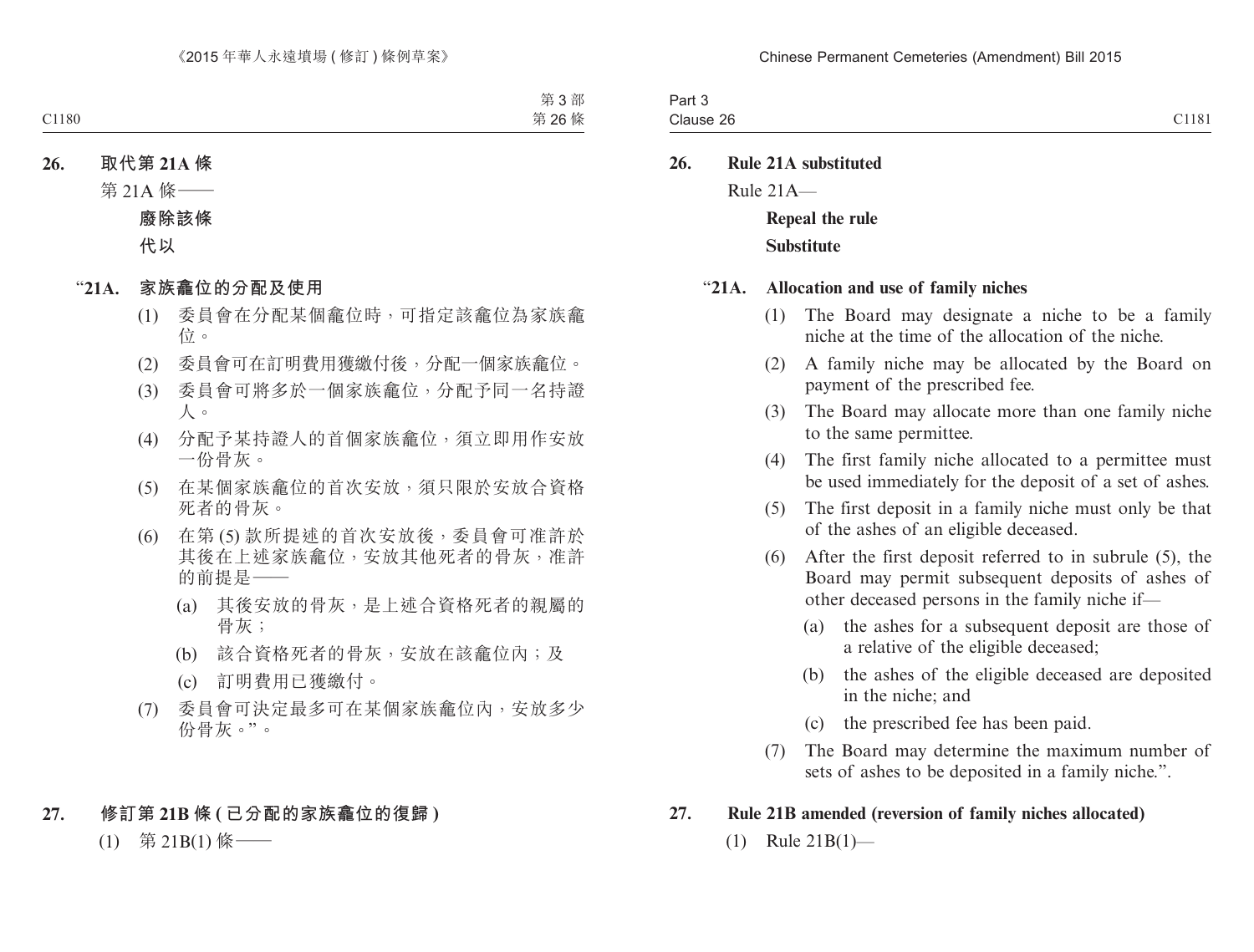Part 3 Clause 27 Clause 27 Clause 27 Clause 27 Clause 27 Clause 27 Clause 27 Clause 27 Clause 27 Clause 27 Clause 27 Clause 27 Clause 27 Clause 27 Clause 27 Clause 27 Clause 27 Clause 27 Clause 27 Clause 27 Clause 27 Clause 27 Clause 27 Cl

## **Repeal**

everything after "one time"

## **Substitute**

"remain vacant for a period of 3 months after the allocation or removal of ashes, the Board may, at its absolute discretion, revoke the allocation and designation by notice in writing addressed to the permittee at the permittee's last known address and by posting the notice at a conspicuous place of the niche or niches.".

(2) Rule 21B(2)—

## **Repeal**

everything before "to the Board"

## **Substitute**

- "(2) On the expiry of 14 days of the notice being sent and posted as prescribed in subrule (1), the niche or niches immediately revert".
- $(3)$  Rule 21B(3), English text—

## **Repeal**

"Upon"

## **Substitute**

 $"On"$ 

(4) Rule 21B(3)—

## **Repeal**

everything after "used for" and before "after deduction"

## **Substitute**

"depositing ashes pursuant to this rule, all fees paid for the allocation of the niche or niches must,".

(5) Rule 21B(3), English text, proviso—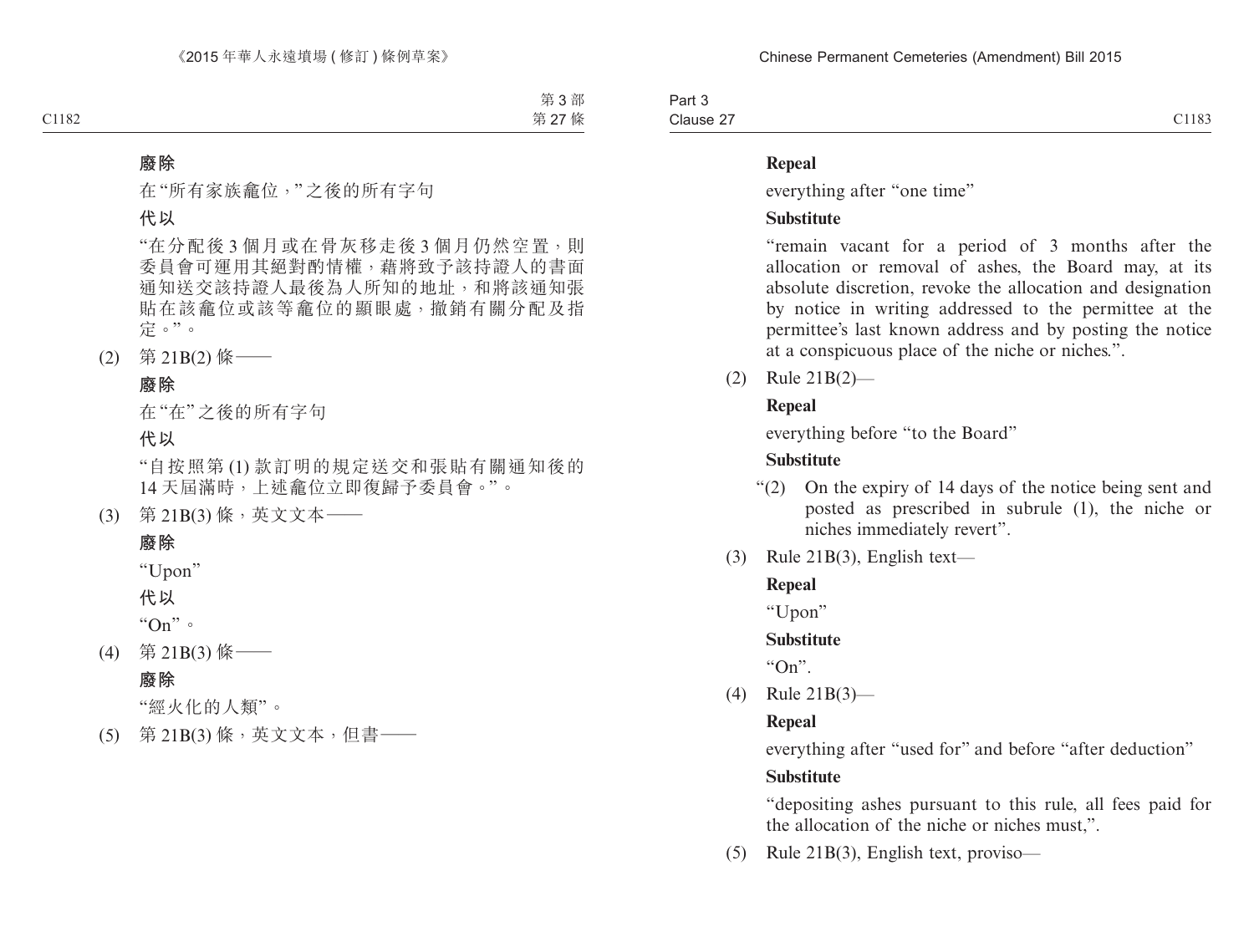Part 3 Clause 28 Clause 28  $\sim$  Clause 28  $\sim$  Clause 28  $\sim$  Clause 28  $\sim$  Clause 28  $\sim$  Clause 28  $\sim$  Clause 28  $\sim$  Clause 28  $\sim$  Clause 28  $\sim$  Clause 28  $\sim$  Clause 28  $\sim$  Clause 28  $\sim$  Clause 28  $\sim$  Clause 28  $\sim$  Clause 28

**Repeal** "shall"

## **Substitute**

"must"

(6) Rule 21B(4)—

## **Repeal**

"Any family"

## **Substitute**

"A family".

(7) Rule 21B(4), English text—

**Repeal** "shall be"

## **Substitute**

 $\mathcal{C}_1$  is".

- **28. Rule 22 amended (digging, paving, monuments and headstones etc.)**
	- (1) Rule 22(1), English text—

**Repeal**

"Save where"

#### **Substitute**

"Unless".

(2) Rule 22(1)—

**Repeal**

"urn space"

## **Substitute**

"urn lot".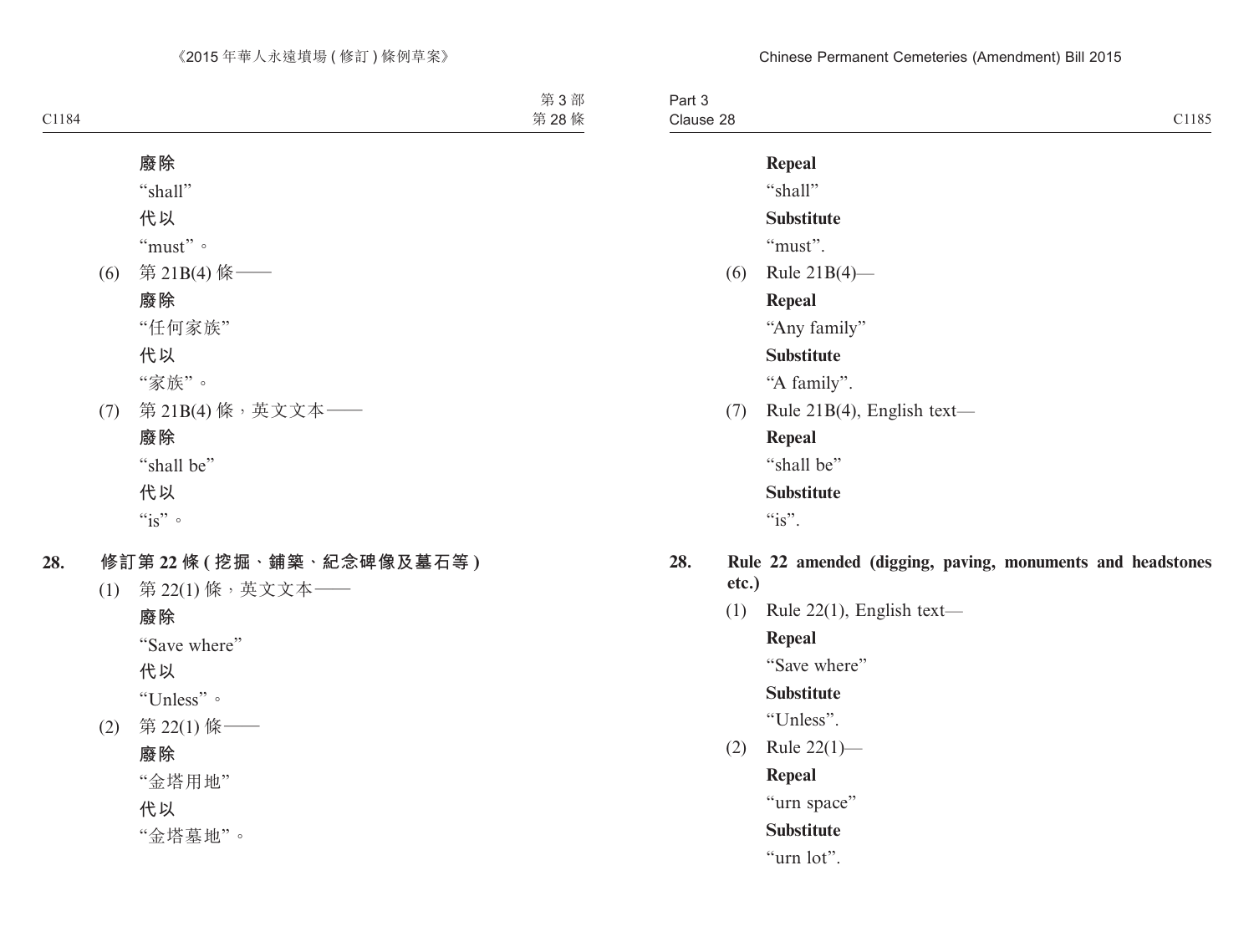|                                      | Clause 28 |
|--------------------------------------|-----------|
|                                      |           |
| Rule $22(1)$ , English text-<br>(3)  |           |
| <b>Repeal</b>                        |           |
| "shall be"                           |           |
| <b>Substitute</b>                    |           |
| "are to be".                         |           |
| Rule 22(2), English text-<br>(4)     |           |
| Repeal                               |           |
| "Save"                               |           |
| <b>Substitute</b>                    |           |
| "Except".                            |           |
| Rule 22(2), English text-<br>(5)     |           |
| <b>Repeal</b>                        |           |
| "the grant thereof, no person shall" |           |
| <b>Substitute</b>                    |           |
| "giving the consent, no person may". |           |
| Rule $22(2)$ —<br>(6)                |           |
| <b>Repeal</b>                        |           |
| "grave or urn space"                 |           |
| <b>Substitute</b>                    |           |
| "grave space or urn lot".            |           |
| Rule 22(3), English text-<br>(7)     |           |
| <b>Repeal</b>                        |           |
| "article whatsoever"                 |           |
| <b>Substitute</b>                    |           |
| "article".                           |           |
| Rule $22(3)$ —                       | (8)       |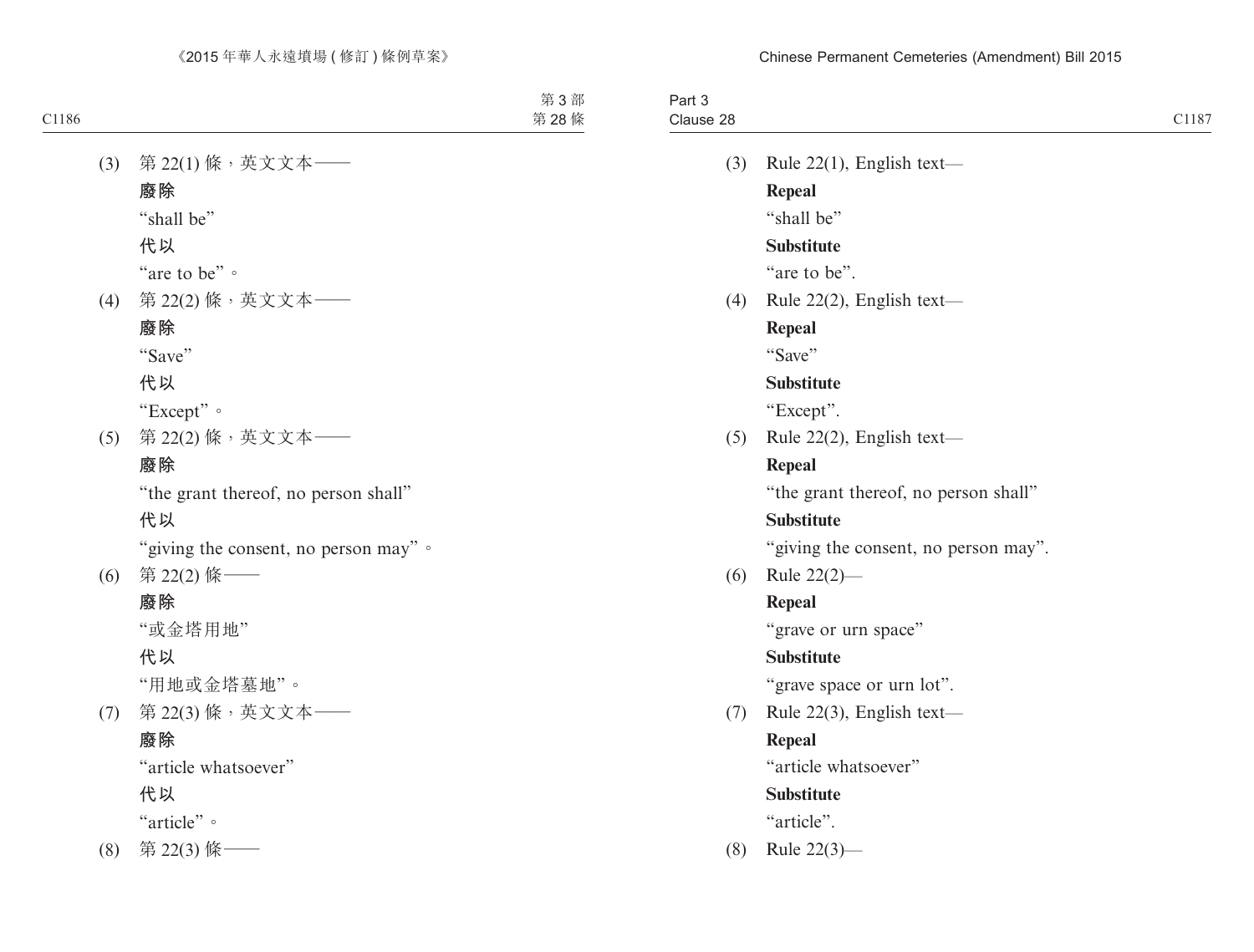Part 3 Clause 29 Clause 29 and 2011 and 2011 and 2012 and 2012 and 2012 and 2012 and 2012 and 2012 and 2012 and 2012 and 2013 and 2013 and 2013 and 2013 and 2013 and 2013 and 2013 and 2013 and 2013 and 2013 and 2013 and 2013 and 2013 and 2

## **Repeal**

"any grave or urn space"

## **Substitute**

"any grave space, urn lot".

(9) Rule 22(3), English text— **Repeal**

"shall be placed"

## **Substitute**

"is to be placed".

(10) Rule 22(3), English text—

## **Repeal**

"Board shall not be"

## **Substitute**

"Board is not".

(11) Rule 22(3)—

## **Repeal**

"damage thereto arising from any cause whatsoever."

## **Substitute**

"damage to it.".

**29. Rule 23 substituted**

Rule 23—

**Repeal the rule Substitute**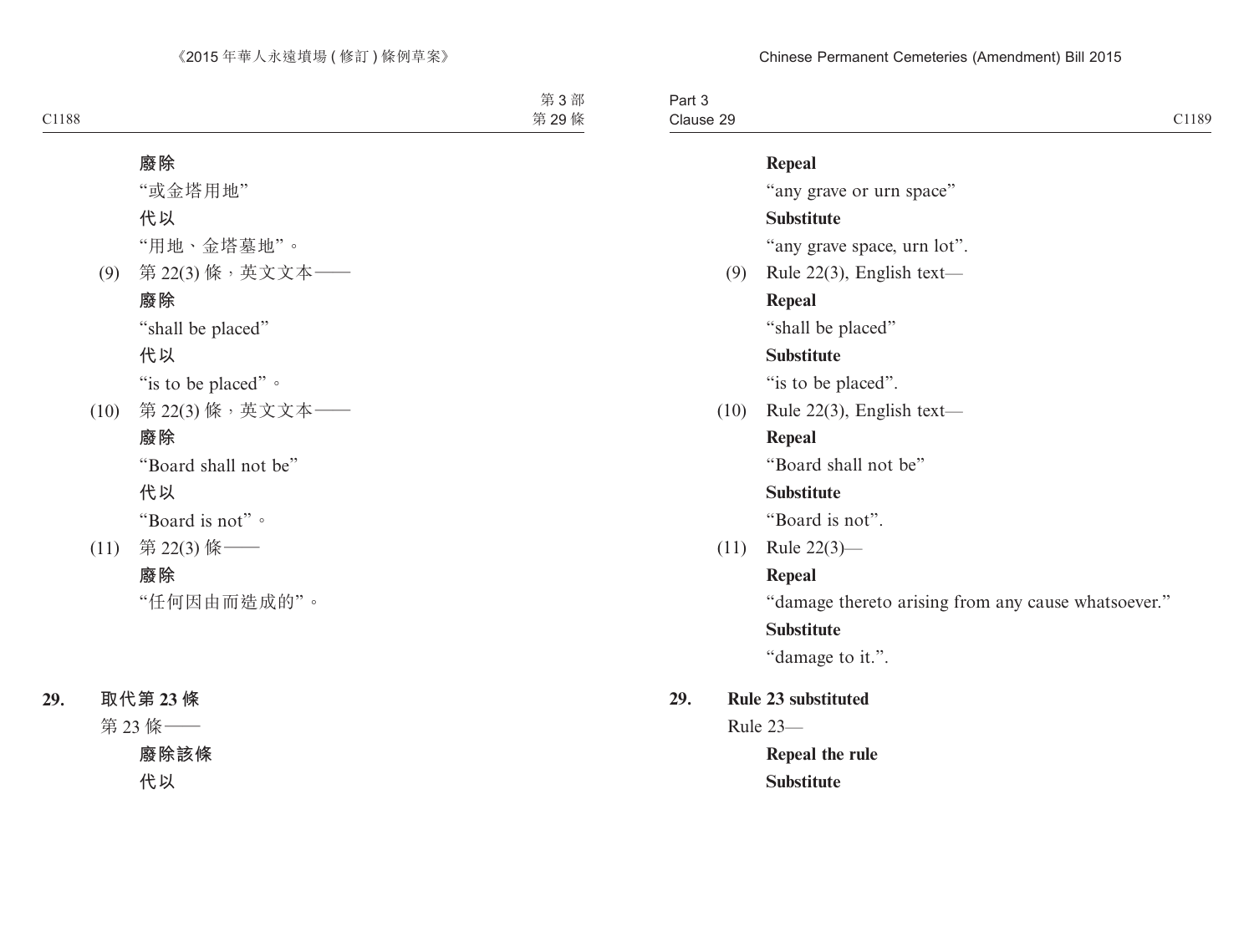| Part 3    |       |
|-----------|-------|
| Clause 30 | C1191 |

## "**23. No liability against damage**

The Board is not liable for any damage to any part of a cemetery in the event of subsidence, natural disaster, civil commotion, war or terrorist attack.".

#### **30. Rule 23A substituted**

Rule 23A—

**Repeal the rule Substitute**

#### "**23A. Power of Board to repair and recover expenses**

The Board has the power to—

- (a) carry out for the protection of public safety any repairs to a grave space, an urn lot or a niche on behalf of the permittee who failed to carry out the repairs as requested by the Board; and
- (b) recover from the permittee any expenses incurred for the repairs.".

#### **31. Rule 28 added**

After rule 27—

**Add**

- "**28. Saving**
	- (1) Rule 7(2), as in force immediately before the appointed date, continues to apply to a grave space allocated by the Board before that date, as if the amending Ordinance had not been enacted.
	- (2) Rule 14A does not apply to an exhumable lot—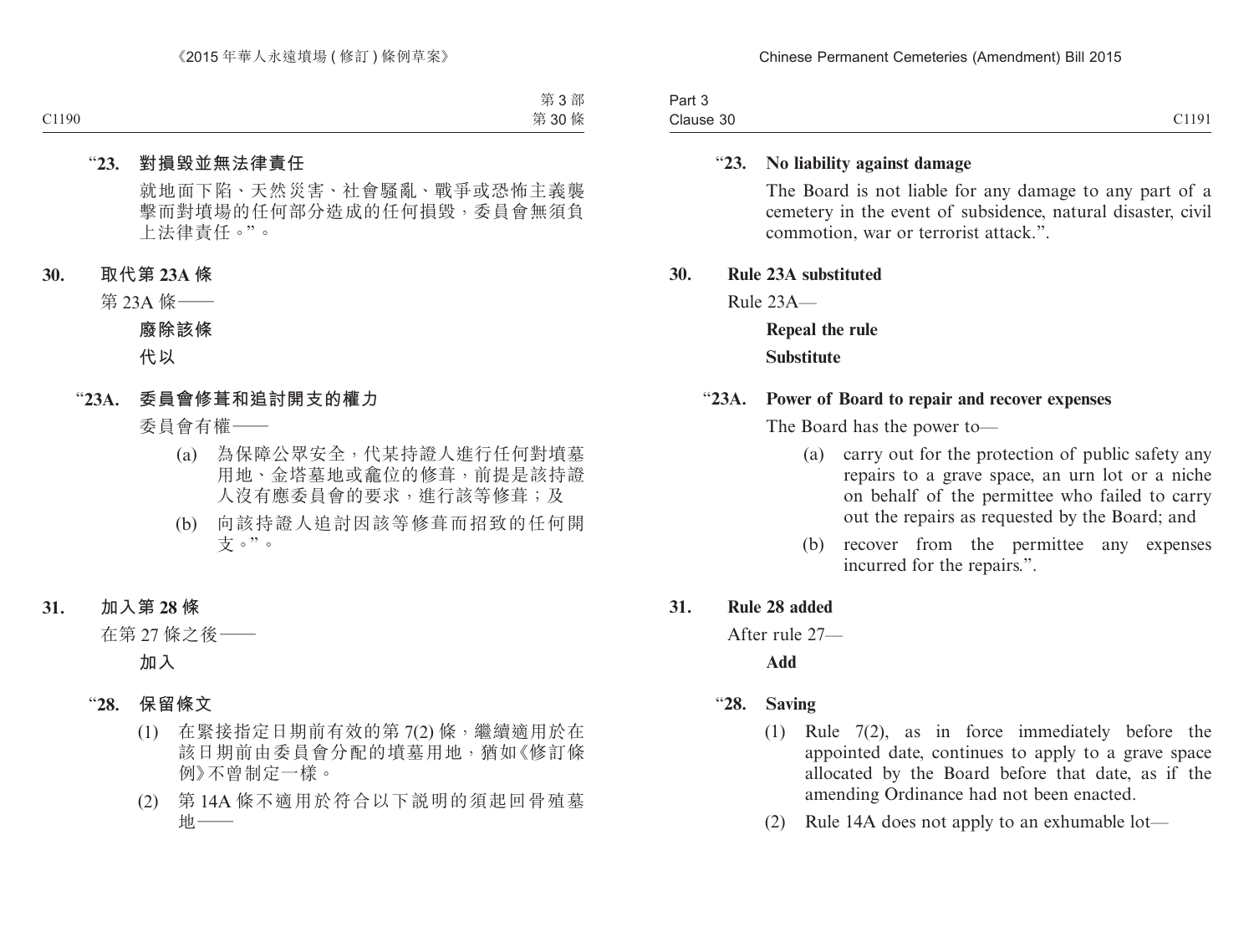| C1193                                                                                                           |                      | Part 3<br>Clause 32 |  |
|-----------------------------------------------------------------------------------------------------------------|----------------------|---------------------|--|
| allocated by the Board before the appointed<br>date; and                                                        | (a)                  |                     |  |
| whose term is not extended after the appointed<br>date.                                                         | (b)                  |                     |  |
| Rule $18A(1)$ does not apply to an urn lot allocated<br>by the Board before the appointed date.                 | (3)                  |                     |  |
| In this rule-                                                                                                   | (4)                  |                     |  |
| amending Ordinance (《修訂條例》) means the Chinese<br>Permanent Cemeteries (Amendment) Ordinance 2015<br>of $2015$ ; | $\left($             |                     |  |
| appointed date (指定日期) means the date on which the<br>amending Ordinance comes into operation.".                 |                      |                     |  |
| <b>First Schedule amended (cemeteries)</b>                                                                      |                      | 32.                 |  |
|                                                                                                                 | First Schedule-      |                     |  |
|                                                                                                                 | Repeal               |                     |  |
|                                                                                                                 | " $[rule 2]$ "       |                     |  |
|                                                                                                                 | <b>Substitute</b>    |                     |  |
|                                                                                                                 | "[rules $2 \& 3$ ]". |                     |  |
| <b>Third Schedule amended (fees)</b>                                                                            |                      | 33.                 |  |
| Third Schedule, item 5-                                                                                         |                      | (1)                 |  |
|                                                                                                                 | Repeal               |                     |  |
|                                                                                                                 | "16 and 17"          |                     |  |
|                                                                                                                 | <b>Substitute</b>    |                     |  |
|                                                                                                                 | "7A and 18A".        |                     |  |
| Third Schedule, item 5(b)—                                                                                      |                      | (2)                 |  |
|                                                                                                                 | <b>Repeal</b>        |                     |  |

"in urn"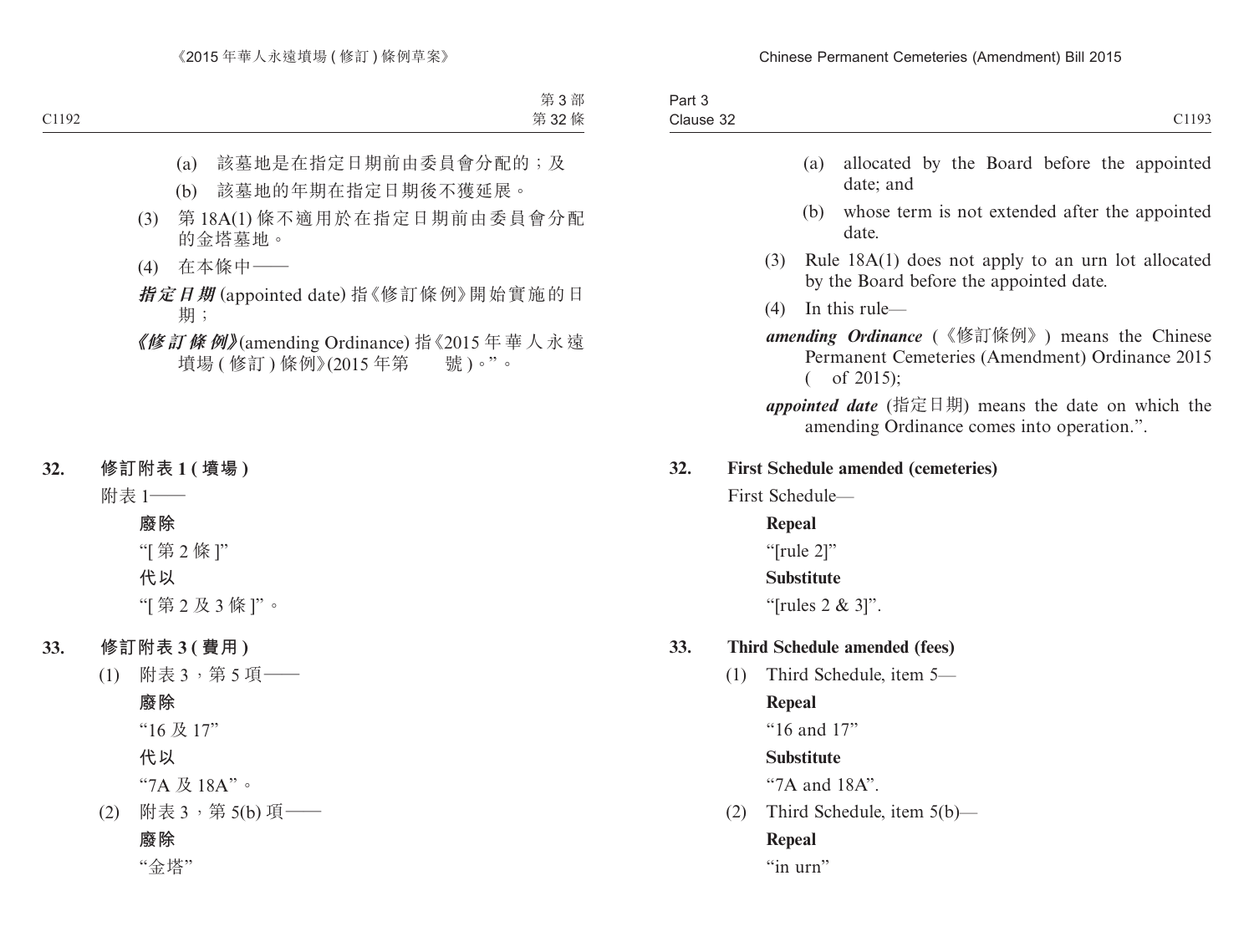Part 3 Clause 33 Clause 33 Clause 33

#### **Substitute**

"in a container".

(3) Third Schedule, item 6—

## **Repeal**

"in columbarium (each space)"

## **Substitute**

"(each niche)".

(4) Third Schedule, item 6A—

## **Repeal**

"in columbarium (each space)"

## **Substitute**

"(each niche)".

(5) Third Schedule, item 7—

## **Repeal**

"niche in ossuary or a columbarium (rule 20(3)) (each space)"

## **Substitute**

"ossuary niche (rule 20(4)) (each niche)".

(6) Third Schedule, item 10—

## **Repeal**

"each area 2.4 metres  $\times$  1.2 metres or part thereof".

(7) Third Schedule, item 13—

## **Repeal**

"niche of columbarium (each set of cremated human remains)"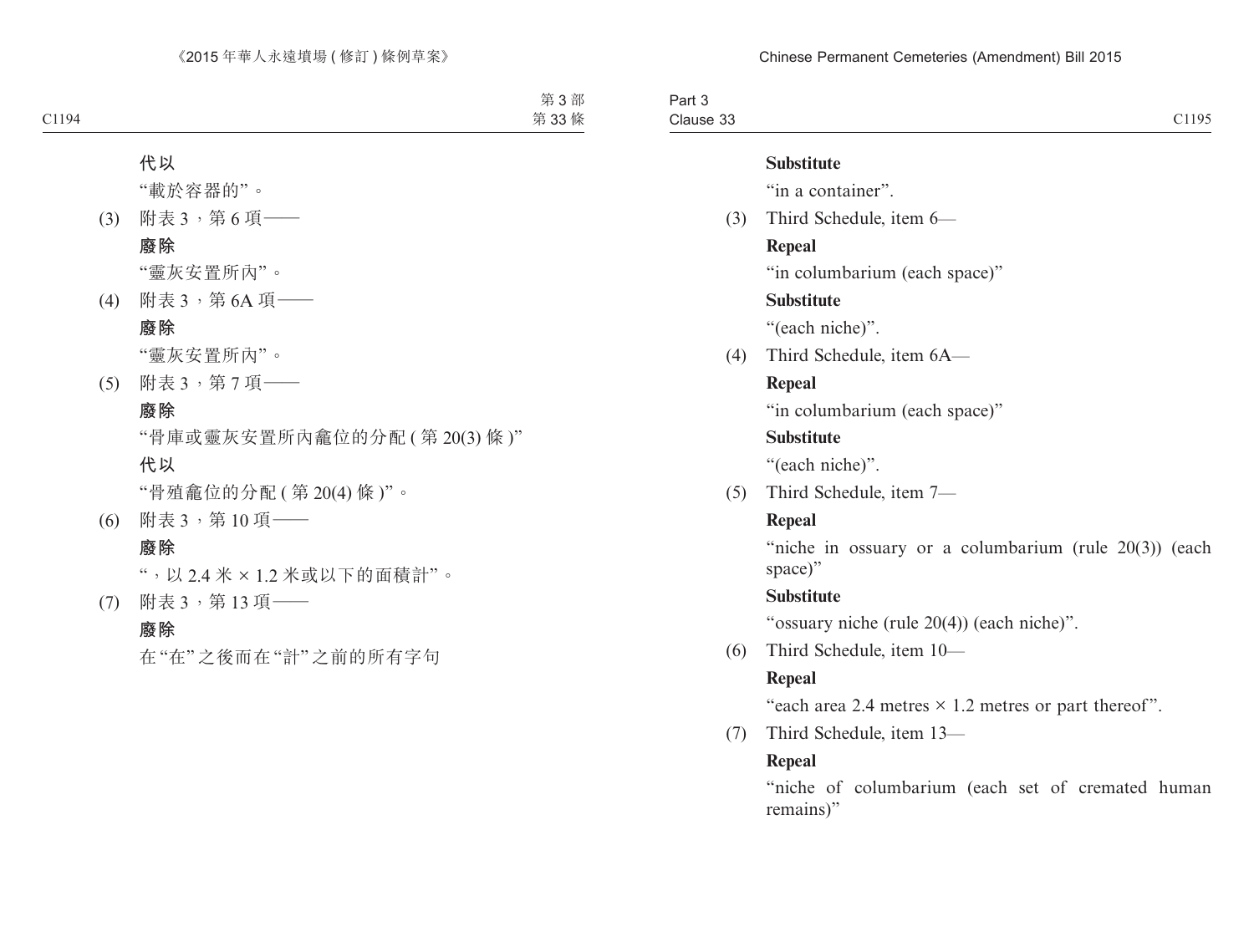Part 3 Clause 33 Clause 33 Clause 36 Clause 36 Clause 36 Clause 36 Clause 36 Clause 36 Clause 36 Clause 36 Clause 36 Clause 36

#### **Substitute**

"ordinary niche, family niche or ossuary niche (each set of skeletal remains or ashes)".

(8) Third Schedule, item 14—

## **Repeal**

"space (each space)"

## **Substitute**

"lot (each lot)".

(9) Third Schedule, item 16(b), after "remains"—

## **Add**

"or ashes".

(10) Third Schedule, English text, item 16(b)—

## **Repeal**

"thereof"

## **Substitute**

"of a month".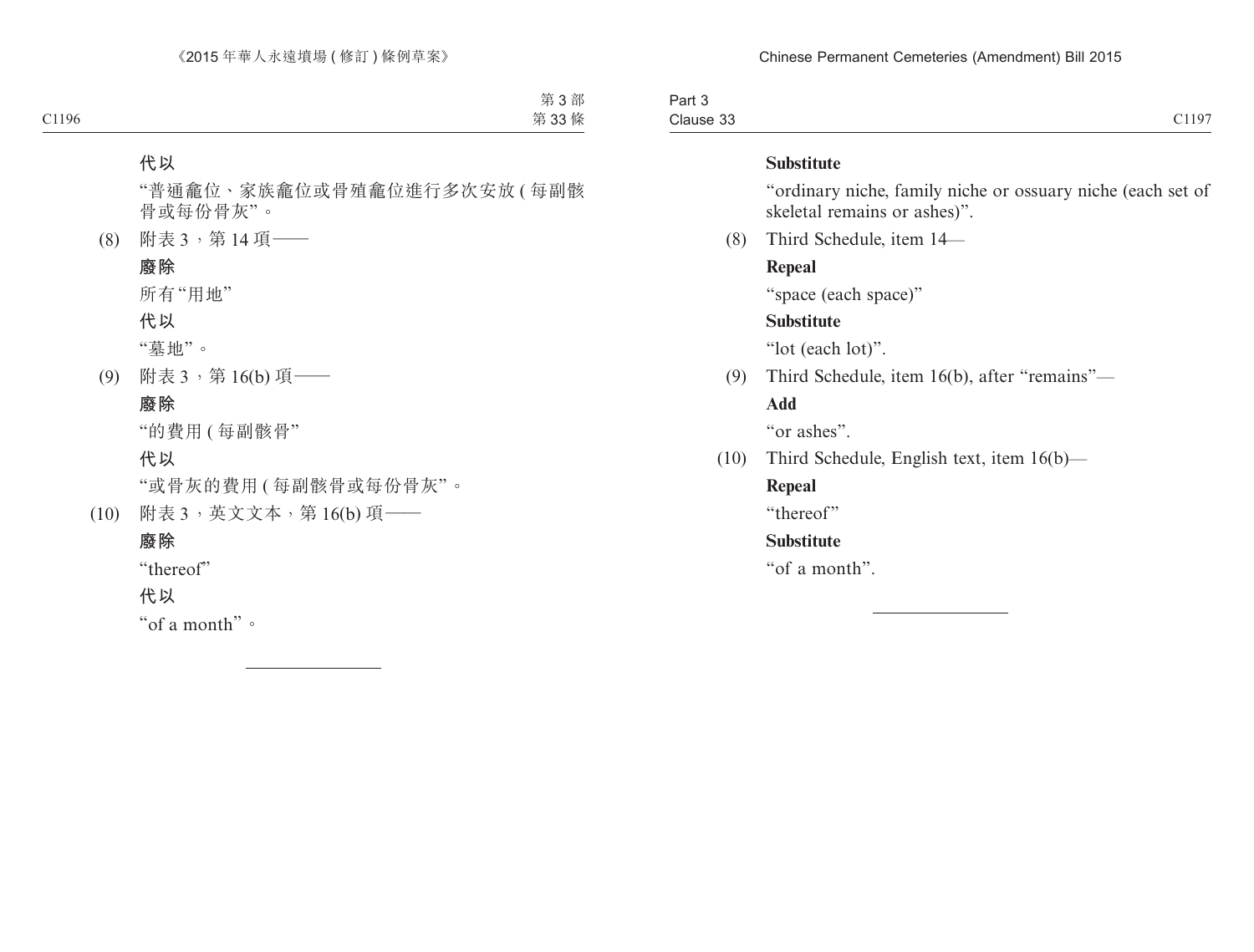# **Part 4**

# **Amendments Relating to Headings of Provisions**

## **34. Amendments relating to headings of provisions**

- (1) The amendments relating to headings of provisions as specified in the Schedule have effect.
- (2) The Chinese Permanent Cemeteries Rules (Cap. 1112 sub. leg. A) are amended as set out in the Schedule.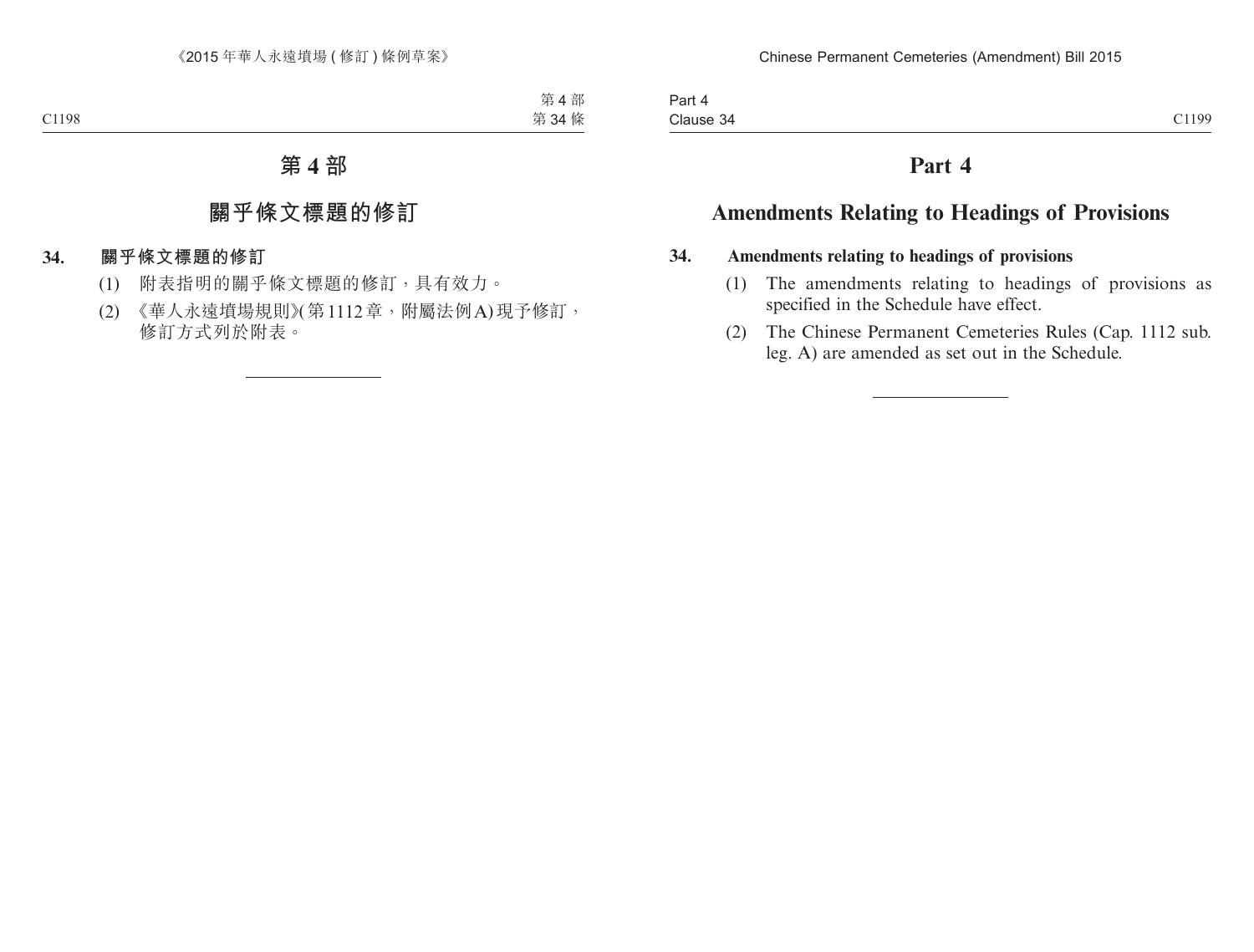Section 1 and 200 and 200 and 200 and 200 and 200 and 200 and 200 and 200 and 200 and 200 and 200 and 200 and 200 and 200 and 200 and 200 and 200 and 200 and 200 and 200 and 200 and 200 and 200 and 200 and 200 and 200 and **Schedule** Section 1

# **Schedule** [s. 34]

# **Amendments Relating to Headings of Provisions of Chinese Permanent Cemeteries Rules**

**1. Part 1 heading added** Before rule 1— **Add**

# "**Part 1**

# **General Provisions**".

**2. Part 2 heading added** Before rule 6— **Add**

# "**Part 2**

# **Grave Spaces**".

**3. Part 3 heading added** After rule 18—

**Add**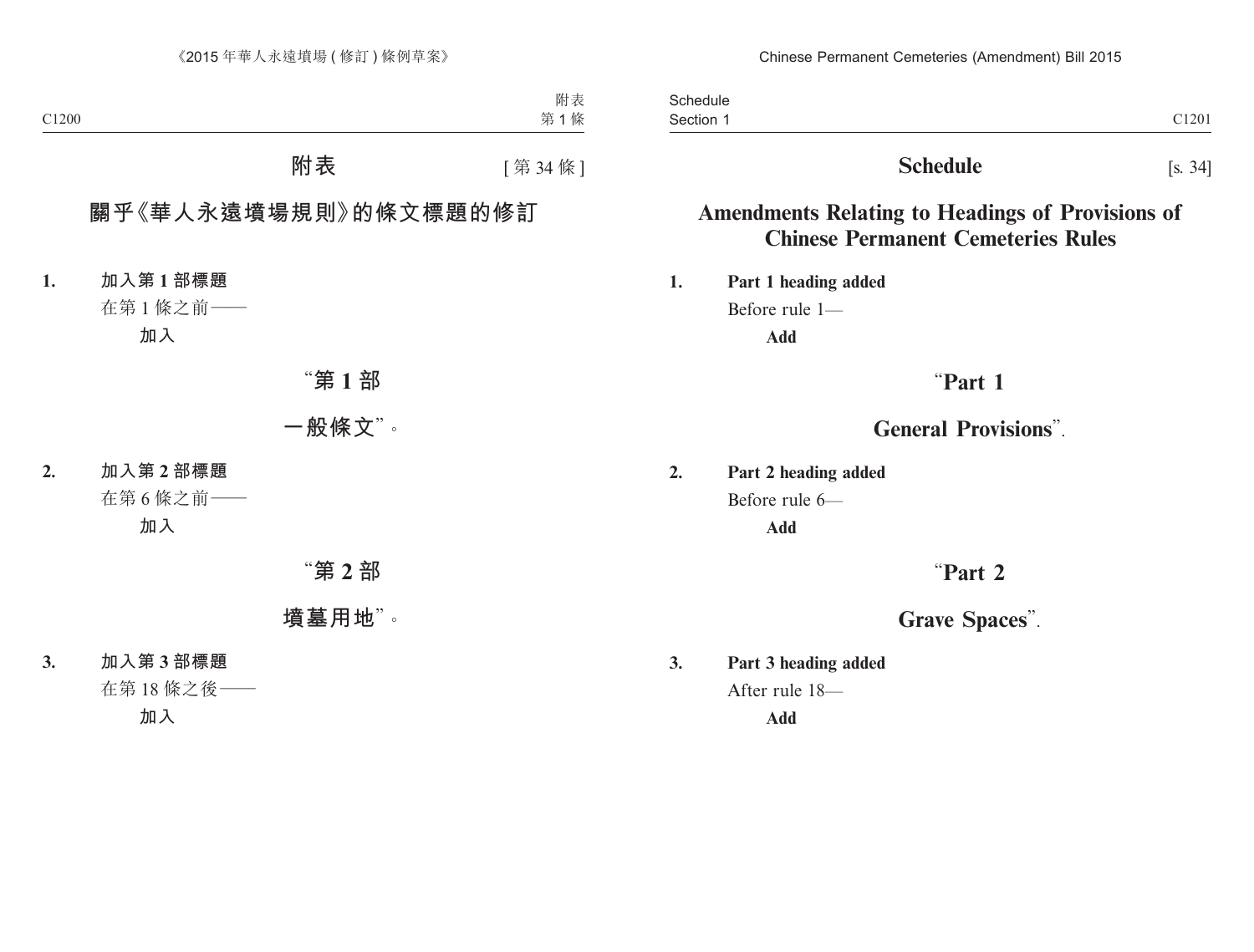Section 4 and 2020 and 2020 and 2020 and 2020 and 2020 and 2020 and 2020 and 2020 and 2020 and 2020 and 2020 and 2020 and 2020 and 2020 and 2020 and 2020 and 2020 and 2020 and 2020 and 2020 and 2020 and 2020 and 2020 and 2 **Schedule** Section 4

# "**Part 3**

# **Urn Lots**".

**4. Part 4 heading added** Before rule 20—

**Add**

"**Part 4**

**Niches**".

**5. Part 5 heading added** Before rule 22— **Add**

"**Part 5**

**Miscellaneous Provisions**".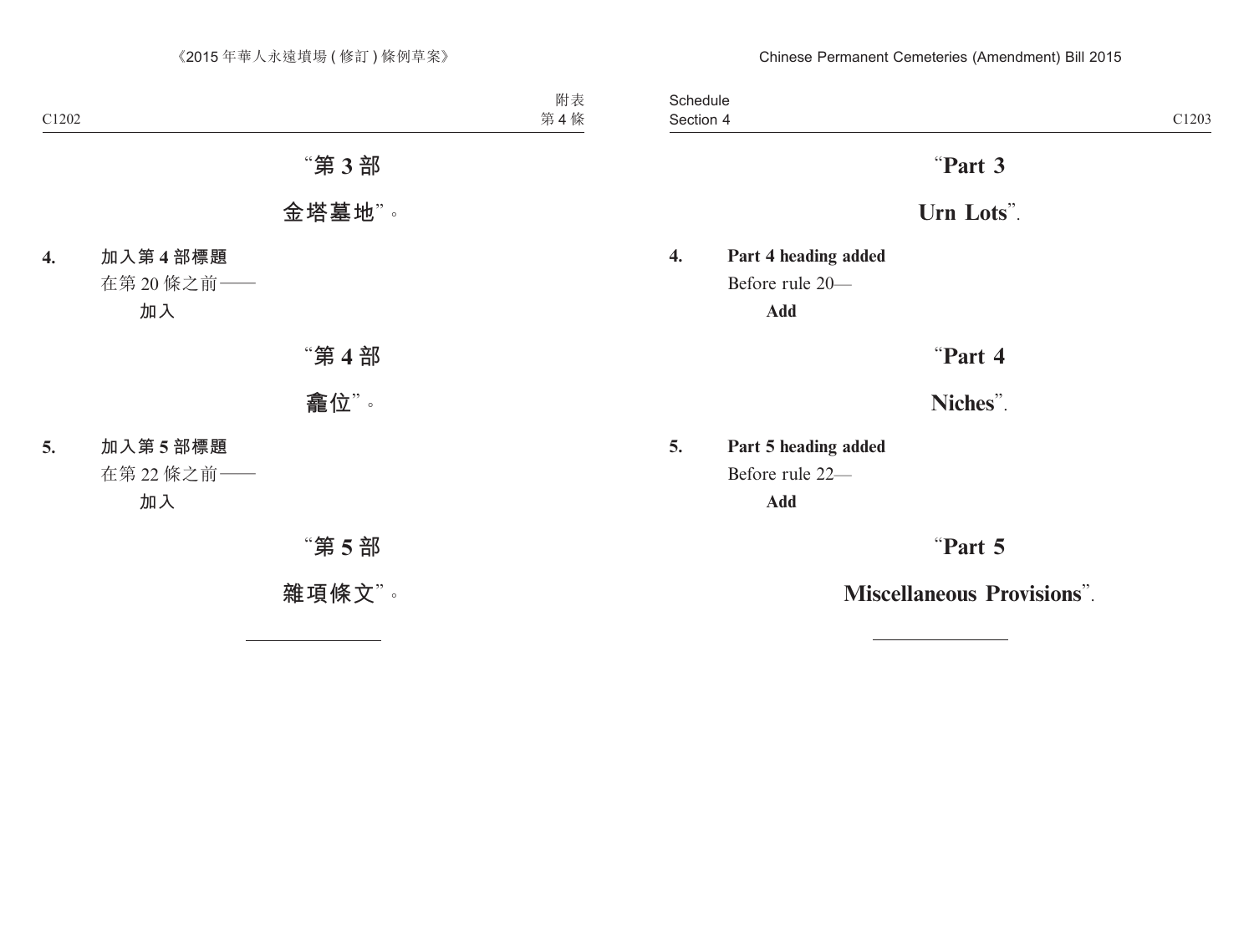Paragraph 1 and 2012 C1205 Explanatory Memorandum Paragraph 1

## **Explanatory Memorandum**

The Board of Management of the Chinese Permanent Cemeteries (*Board*) was established by the Chinese Permanent Cemeteries Ordinance (Cap. 1112) (*Ordinance*) to provide, maintain and administer the cemeteries specified (*specified cemeteries*) in the First Schedule to the Chinese Permanent Cemeteries Rules (Cap. 1112 sub. leg. A) (*Rules*). The Rules were made for, amongst other things, the management and use of the cemeteries. The purpose of this Bill is to amend the Ordinance and the Rules.

## **Part 1—Preliminary**

2. Clause 1 sets out the short title and provides for commencement.

## **Part 2—Amendments to the Ordinance**

- 3. Clause 3 amends the long title of the Ordinance.
- 4. Clauses 4 and 5 update the preamble to the Ordinance and amend section 2 of the Ordinance by adding the definition of *relative*.
- 5. Clauses 6 and 7 amend sections 6 and 7 of the Ordinance to update the purposes and powers of the Board.
- 6. Clause 8 amends section 8 of the Ordinance to empower the Board to make rules to provide for the cremation of human remains and disinterment and removal of human ashes (*ashes*).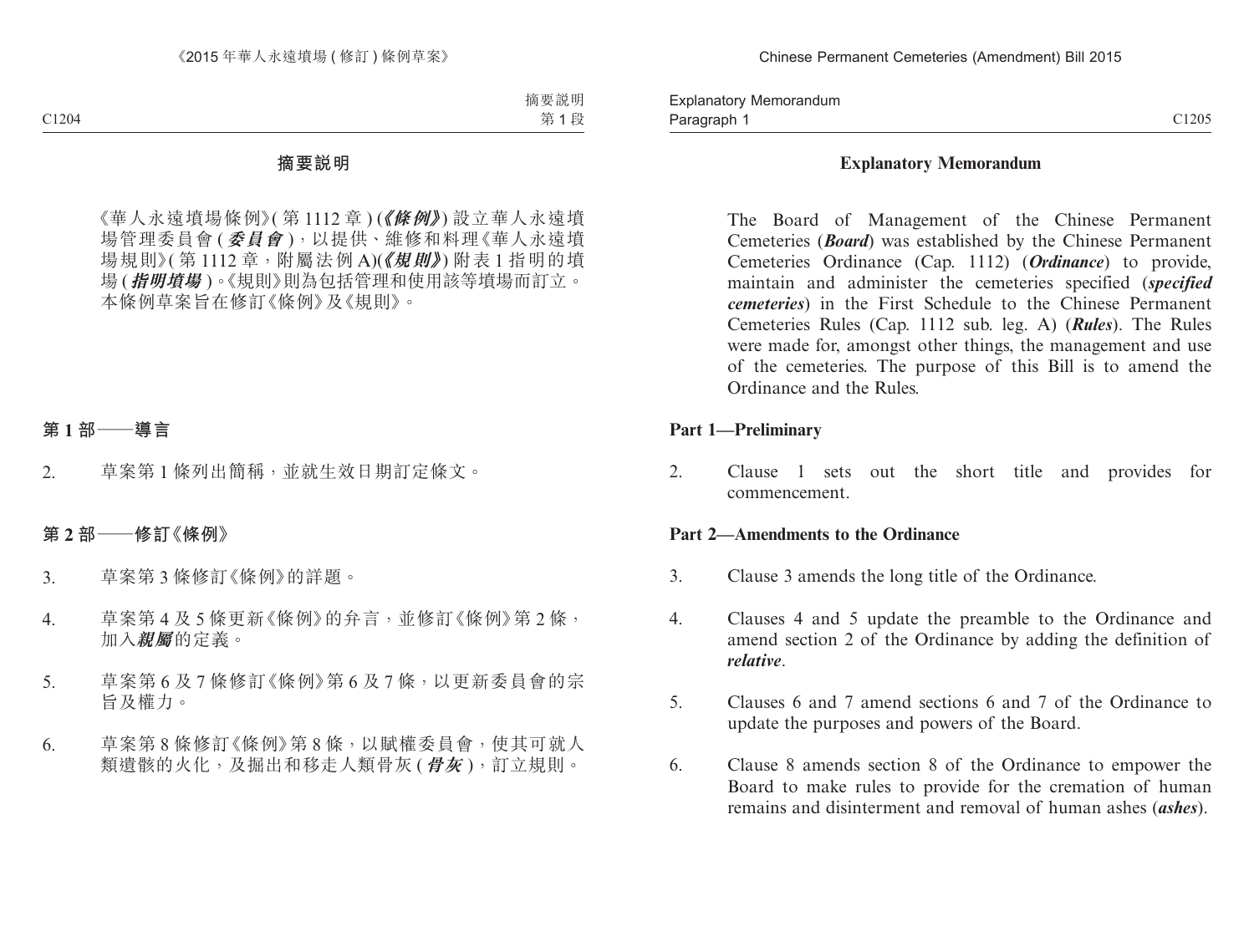Paragraph 7 and 2012 C1207 Explanatory Memorandum Paragraph 7

## **Part 3—Amendments to the Rules**

7. The major amendments are explained below.

## *Eligibility for interment, burials or deposits of human remains or ashes*

- 8. Clause 10(8) and (10) amends the definition of *relative* and repeals the definition of *close relative* in rule 3 of the Rules so that the human remains or ashes of a married woman can be interred, buried or deposited with her original family.
- 9. Clause 11 substitutes new rule 4 for the existing rule 4 of the Rules so that a person of Chinese race permanently resident in Hong Kong (regardless of the sex of that person) and the spouse and children of that person are eligible for the first interment, burial or deposit in a specified cemetery.

## *Subsequent burials of ashes*

10. Clauses 18 and 19 repeal rules 16 and 17 of the Rules and clause 14 adds a new rule 7A to the Rules so that subsequent burials of ashes are also allowed in an exhumable lot.

## *Power to cremate unclaimed human remains*

11. Clause 16 adds a new rule 14A to the Rules to empower the Board to cremate the human remains removed from an exhumable lot.

## *Miscellaneous amendments*

12. Apart from the amendments referred to in paragraph 8, clause 10 also amends the definitions of *Board*, *cemetery*, *exhumable lot*, *family niche*, *human remains*, *ordinary niche* and *permittee*.